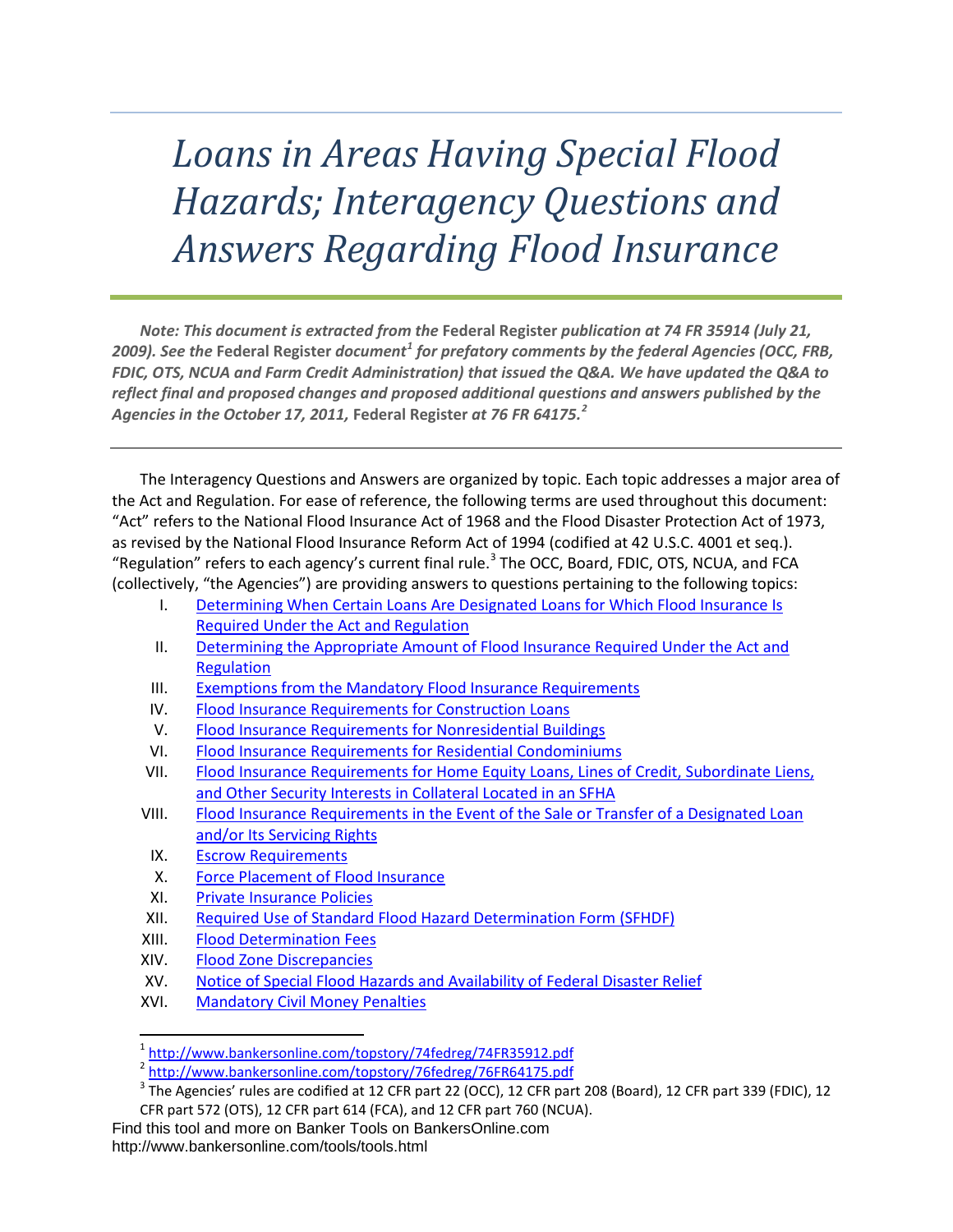# <span id="page-1-0"></span>**I. Determining When Certain Loans Are Designated Loans for Which Flood Insurance Is Required Under the Act and Regulation**

# *1. Does the Regulation apply to a loan where the building or mobile home securing such loan is located in a community that does not participate in the National Flood Insurance Program (NFIP)?*

**Answer**: Yes. The Regulation does apply; however, a lender need not require borrowers to obtain flood insurance for a building or mobile home located in a community that does not participate in the NFIP, even if the building or mobile home securing the loan is located in a Special Flood Hazard Area (SFHA). Nonetheless, a lender, using the standard Special Flood Hazard Determination Form (SFHDF), must still determine whether the building or mobile home is located in an SFHA. If the building or mobile home is determined to be located in an SFHA, a lender is required to notify the borrower. In this case, a lender, generally, may make a conventional loan without requiring flood insurance, if it chooses to do so. However, a lender may not make a government-guaranteed or insured loan, such as a Small Business Administration, Veterans Administration, or Federal Housing Administration loan secured by a building or mobile home located in an SFHA in a community that does not participate in the NFIP. See 42 U.S.C. 4106(a). Also, a lender is responsible for exercising sound risk management practices to ensure that it does not make a loan secured by a building or mobile home located in an SFHA where no flood insurance is available, if doing so would be an unacceptable risk.

# *2. What is a lender's responsibility if a particular building or mobile home that secures a loan, due to a map change, is no longer located within an SFHA?*

**Answer**: The lender is no longer obligated to require mandatory flood insurance; however, the borrower can elect to convert the existing NFIP policy to a Preferred Risk Policy. For risk management purposes, the lender may, by contract, continue to require flood insurance coverage.

# *3. Does a lender's purchase of a loan, secured by a building or mobile home located in an SFHA in which flood insurance is available under the Act, from another lender trigger any requirements under the Regulation?*

**Answer**: No. A lender's purchase of a loan, secured by a building or mobile home located in an SFHA in which flood insurance is available under the Act, alone, is not an event that triggers the Regulation's requirements, such as making a new flood determination or requiring a borrower to purchase flood insurance. Requirements under the Regulation, generally, are triggered when a lender makes, increases, extends, or renews a designated loan. A lender's purchase of a loan does not fall within any of those categories. However, if a lender becomes aware at any point during the life of a designated loan that flood insurance is required, the lender must comply with the Regulation, including force placing insurance, if necessary. Depending upon the circumstances, safety and soundness considerations may sometimes necessitate such due diligence upon purchase of a loan as to put the lender on notice of lack of adequate flood insurance. If the purchasing lender subsequently extends, increases, or renews a designated loan, it must also comply with the Regulation.

# *4. How do the Agencies enforce the mandatory purchase requirements under the Act and Regulation when a lender participates in a loan syndication or participation?*

**Answer**: As with purchased loans, the acquisition by a lender of an interest in a loan either by participation or syndication after that loan has been made does not trigger the requirements of Act or Regulation, such as making a new flood determination or requiring a borrower to purchase flood insurance. Nonetheless, as with purchased loans, depending upon the circumstances, safety and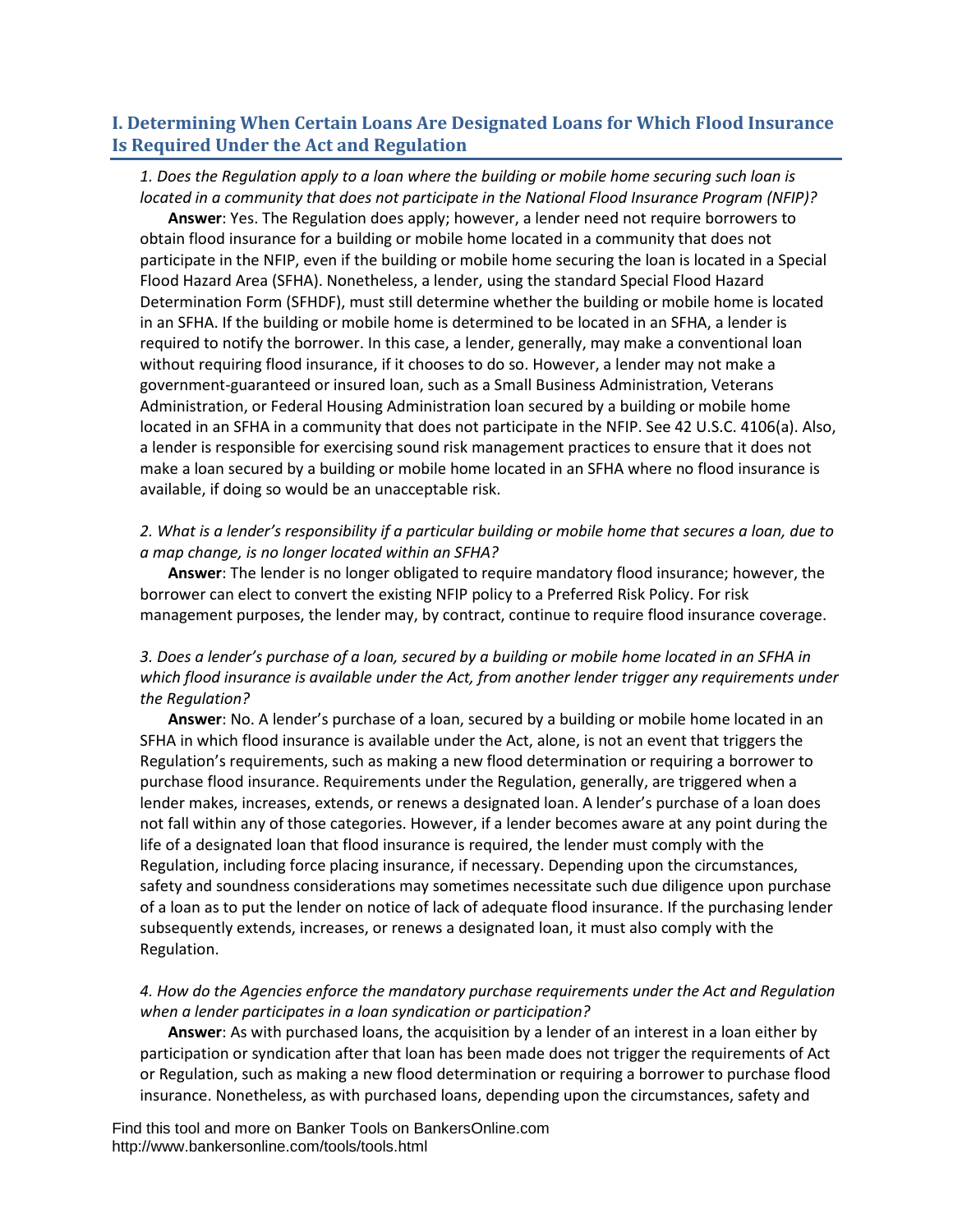soundness considerations may sometimes necessitate that the lender undertake due diligence to protect itself against the risk of flood or other types of loss. Lenders who pool or contribute funds that will be simultaneously advanced to a borrower or borrowers as a loan secured by improved real estate would all be subject to the requirements of Act or Regulation. Federal flood insurance requirements would also apply to those situations where such a group of lenders decides to extend, renew or increase a loan. Although the agreement among the lenders may assign compliance duties to a lead lender or agent, and include clauses in which the lead lender or agent indemnifies participating lenders against flood losses, each participating lender remains individually responsible for ensuring compliance with the Act and Regulation. Therefore, the Agencies will examine whether the regulated institution/participating lender has performed upfront due diligence to ensure both that the lead lender or agent has undertaken the necessary activities to ensure that the borrower obtains appropriate flood insurance and that the lead lender or agent has adequate controls to monitor the loan(s) on an ongoing basis for compliance with the flood insurance requirements. Further, the Agencies expect the participating lender to have adequate controls to monitor the activities of the lead lender or agent to ensure compliance with flood insurance requirements over the term of the loan.

#### *5. Does the Regulation apply to loans that are being restructured or modified?*

**Answer**: It depends. If the loan otherwise meets the definition of a designated loan and if the lender increases the amount of the loan, or extends or renews the terms of the original loan, then the Regulation applies.

#### *6. Are table funded loans treated as new loan originations?*

**Answer**: Yes. Table funding, as defined under HUD's Real Estate Settlement Procedure Act (RESPA) rule, 24 CFR 3500.2, is a settlement at which a loan is funded by a contemporaneous advance of loan funds and the assignment of the loan to the person advancing the funds. A loan made through a table funding process is treated as though the party advancing the funds has originated the loan. The funding party is required to comply with the Regulation. The table funding lender can meet the administrative requirements of the Regulation by requiring the party processing and underwriting the application to perform those functions on its behalf.

#### *7. Is a lender required to perform a review of its, or of its servicer's, existing loan portfolio for compliance with the flood insurance requirements under the Act and Regulation?*

**Answer**: No. Apart from the requirements mandated when a loan is made, increased, extended, or renewed, a regulated lender need only review and take action on any part of its existing portfolio for safety and soundness purposes, or if it knows or has reason to know of the need for NFIP coverage. Regardless of the lack of such requirement in the Act and Regulation, however, sound risk management practices may lead a lender to conduct scheduled periodic reviews that track the need for flood insurance on a loan portfolio.

# <span id="page-2-0"></span>**II. Determining the Appropriate Amount of Flood Insurance Required Under the Act and Regulation**

*8. The Regulation states that the amount of flood insurance required "must be at least equal to the lesser of the outstanding principal balance of the designated loan or the maximum limit of coverage*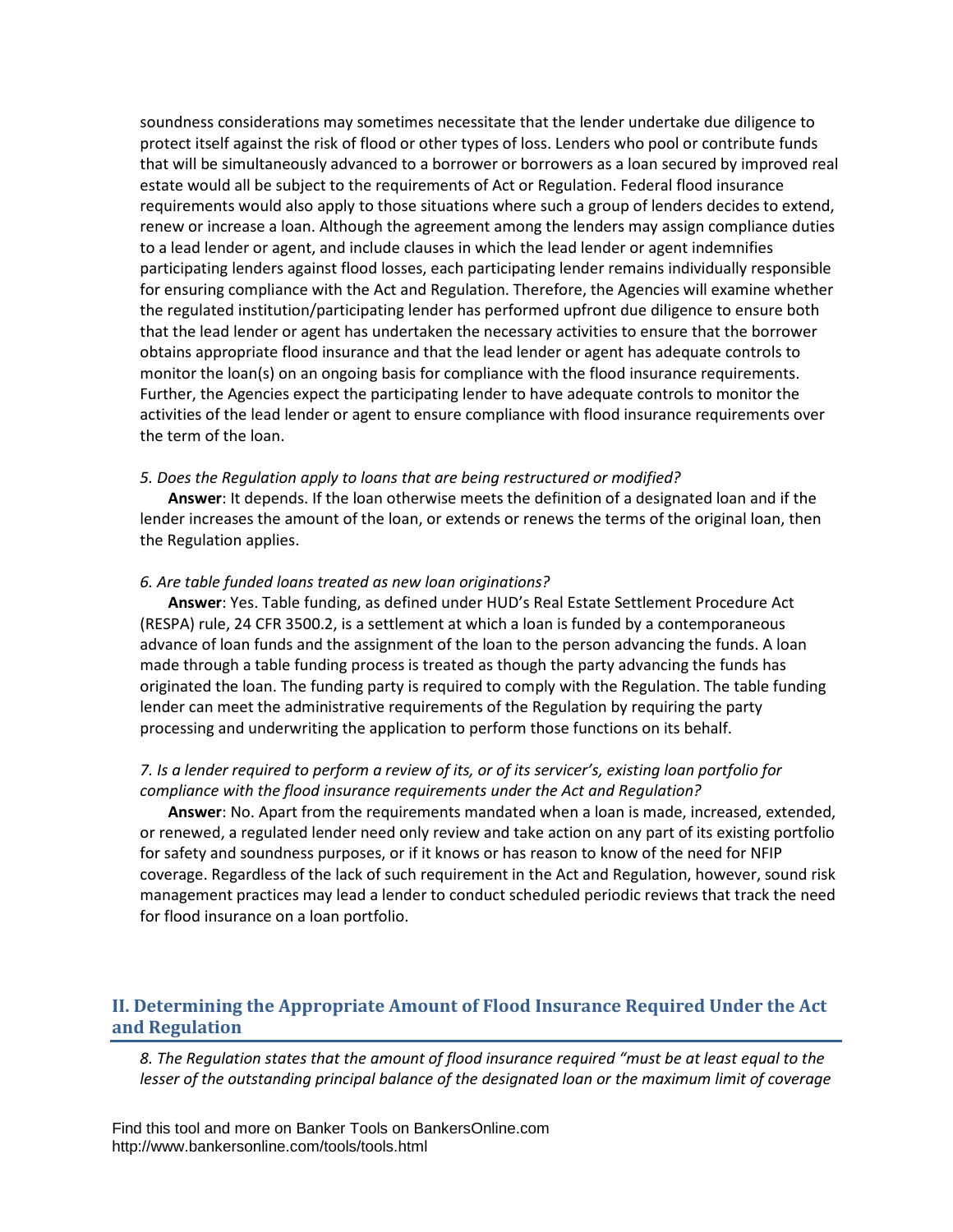## *available for the particular type of property under the Act." What is meant by the "maximum limit of coverage available for the particular type of property under the Act"?*

**Answer**: "The maximum limit of coverage available for the particular type of property under the Act" depends on the value of the secured collateral. First, under the NFIP, there are maximum caps on the amount of insurance available. For single-family and two-to-four family dwellings and other residential buildings located in a participating community under the regular program, the maximum cap is \$250,000. For nonresidential structures located in a participating community under the regular program, the maximum cap is \$500,000. (In participating communities that are under the emergency program phase, the caps are \$35,000 for single-family and two-to-four family dwellings and other residential structures, and \$100,000 for nonresidential structures).

In addition to the maximum caps under the NFIP, the Regulation also provides that "flood insurance coverage under the Act is limited to the overall value of the property securing the designated loan minus the value of the land on which the property is located," which is commonly referred to as the "insurable value" of a structure. The NFIP does not insure land; therefore, land values should not be included in the calculation.

An NFIP policy will not cover an amount exceeding the "insurable value" of the structure. In determining coverage amounts for flood insurance, lenders often follow the same practice used to establish other hazard insurance coverage amounts. However, unlike the insurable valuation used to underwrite most other hazard insurance policies, the insurable value of improved real estate for flood insurance purposes also includes the repair or replacement cost of the foundation and supporting structures. It is very important to calculate the correct insurable value of the property; otherwise, the lender might inadvertently require the borrower to purchase too much or too little flood insurance coverage. For example, if the lender fails to exclude the value of the land when determining the insurable value of the improved real estate, the borrower will be asked to purchase coverage that exceeds the amount the NFIP will pay in the event of a loss. (Please note, however, when taking a security interest in improved real estate where the value of the land, excluding the value of the improvements, is sufficient collateral for the debt, the lender must nonetheless require flood insurance to cover the value of the structure if it is located in a participating community's SFHA).

#### *9. What is insurable value?*

**Answer**: [Added as final by the October 17, 2011 *Federal Register* document] The insurable value of a building is the same as the overall value of a property minus the land on which the property is located. FEMA's *Mandatory Purchase of Flood Insurance Guidelines* state that the insurable value of a building is the same as 100 percent replacement cost value (RCV) of the insured building, which is defined as "[t]he cost to replace property with the same kind of material and construction without deduction for depreciation."[4](#page-3-0) FEMA's guidelines, however, also provide that lenders should avoid creating a situation in which the insured pays for more coverage than the NFIP would pay in the event of a loss.<sup>[5](#page-3-1)</sup> Strictly linking insurable value to RCV is not practical in all cases. In cases involving certain residential or condominium properties, insurance policies should be written to, and the insurance loss payout usually would be the equivalent of, RCV.<sup>[6](#page-3-2)</sup> However, in cases

 <sup>4</sup> FEMA, *Mandatory Purchase of Flood Insurance Guidelines*, at GLS 10.

<span id="page-3-2"></span><span id="page-3-1"></span><span id="page-3-0"></span>Find this tool and more on Banker Tools on BankersOnline.com http://www.bankersonline.com/tools/tools.html <sup>6</sup> A single-family dwelling, including a single-family unit in a building under a condominium form of ownership, used as the insured's primary residence is covered under the NFIP's Dwelling Policy and, upon loss, payment is settled at RCV if the dwelling is insured for at least the lesser of 80 percent of the dwelling's full RCV or the maximum limit of coverage under the NFIP. Losses on other residential properties are settled at actual cash value.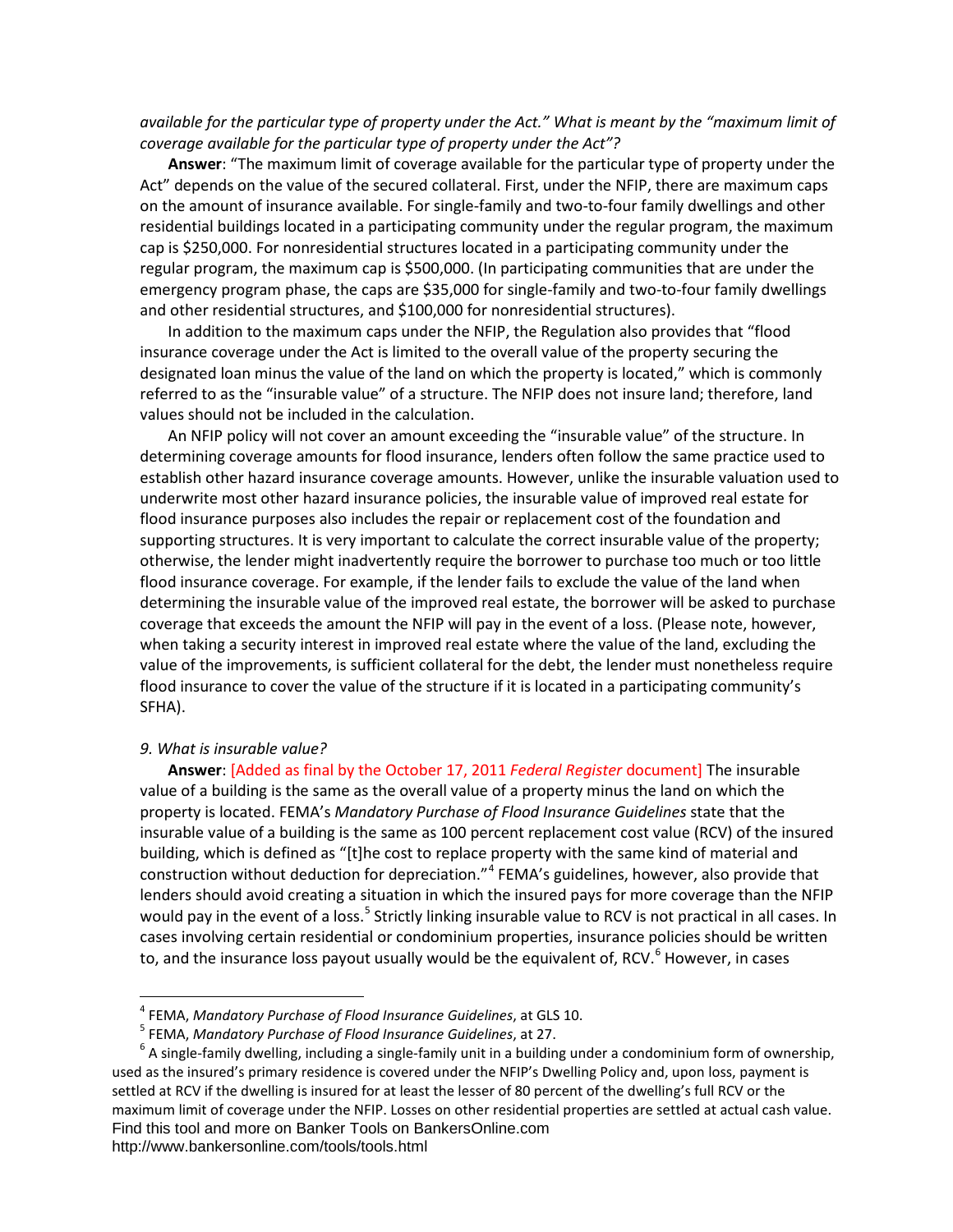involving nonresidential properties, and even some residential properties, where the insurance loss payout would normally be based on actual cash value, which is RCV less physical depreciation, $\prime$ insurance policies written at RCV may require an insured to pay for coverage that exceeds the amount the NFIP would pay in the event of a loss. Therefore, it is reasonable for lenders, in determining the amount of flood insurance required, to consider the extent of recovery allowed under the NFIP policy for the type of property being insured. This allows the lender to assist the borrower in avoiding situations in which the insured pays for coverage that exceeds the amount the NFIP will pay in the event of a loss. Lenders need to be equally mindful of avoiding situations in which, as a result of insuring at a level below RCV, they underinsure property.

In calculating the amount of insurance to require, the lender and borrower (either by themselves or in consultation with the flood insurance provider or other appropriate professional) may choose from a variety of approaches or methods to establish the insurable value. They may use an appraisal based on a cost-value (not market-value) approach, a construction-cost calculation, the insurable value used in a hazard insurance policy (recognizing that the insurable value for flood insurance purposes may differ from the coverage provided by the hazard insurance and that adjustments may be necessary; for example, most hazard policies do not cover foundations), or any other reasonable approach, so long as it can be supported.

## *10. Are there any alternatives to the definition of insurable value?*  **Answer**: [Reserved]

#### *11. What are examples of residential buildings?*

**Answer**: Residential buildings include one-to-four family dwellings; apartment or other residential buildings containing more than four dwelling units; condominiums and cooperatives in which at least 75 percent of the square footage is residential; hotels or motels where the normal occupancy of a guest is six months or more; and rooming houses that have more than four roomers. A residential building may have incidental nonresidential use, such as an office or studio, as long as the total area of such incidental occupancy is limited to less than 25 percent of the square footage of the building, or 50 percent for single-family dwellings.

#### *12. What are examples of nonresidential buildings?*

**Answer**: Nonresidential buildings include those used for small businesses, churches, schools, farm activities (including grain bins and silos), pool houses, clubhouses, recreation, mercantile structures, agricultural and industrial structures, warehouses, hotels and motels with normal room rentals for less than six months' duration, nursing homes, and mixed-use buildings with less than 75 percent residential square footage.

## *13. How much insurance is required on a building located in an SFHA in a participating community?*  **Answer**: The amount of insurance required by the Act and Regulation is the lesser of:

- The outstanding principal balance of the loan(s); or
- The maximum amount of insurance available under the NFIP, which is the lesser of:
	- o The maximum limit available for the type of structure; or

 $\overline{\phantom{a}}$ 

*See* FEMA, *Flood Insurance Manual*, at POL 3–20. Residential condominium buildings are covered under the NFIP's Residential Condominium Building Association Policy (RCBAP). Losses on residential condominium buildings are settled at RCV, unless subject to a co-insurance penalty, which applies when the building coverage is less than the lesser of 80 percent of full RCV or the maximum limit of coverage under the NFIP. See id. at POL 43–60. <sup>7</sup> FEMA, *Mandatory Purchase of Flood Insurance Guidelines*, at GLS 1.

<span id="page-4-0"></span>Find this tool and more on Banker Tools on BankersOnline.com http://www.bankersonline.com/tools/tools.html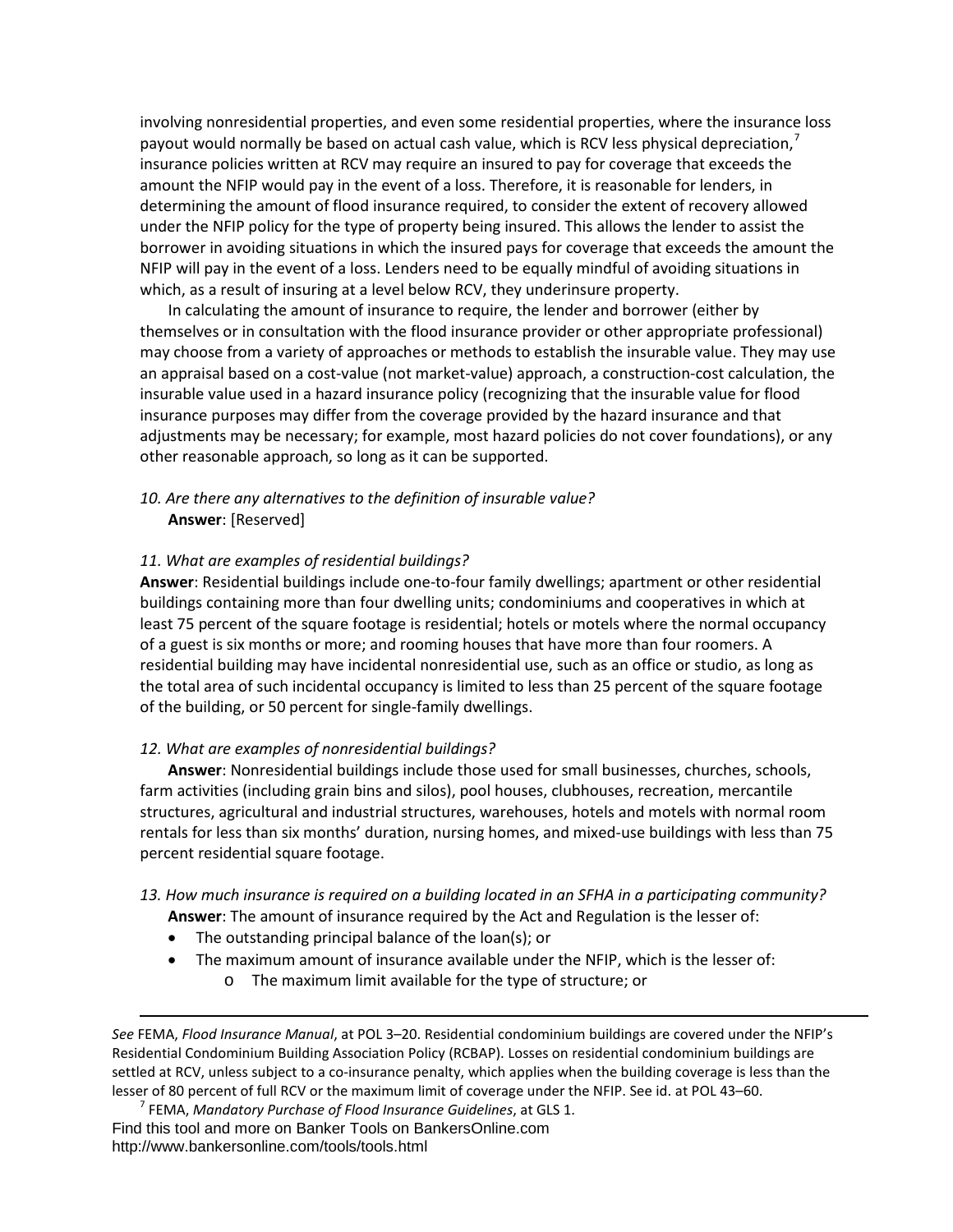o The "insurable value" of the structure.

*Example*: (Calculating insurance required on a nonresidential building):

Loan security includes one equipment shed located in an SFHA in a participating community under the regular program.

- Outstanding loan principal is \$300,000.
- Maximum amount of insurance available under the NFIP:
	- o Maximum limit available for type of structure is \$500,000 per building (nonresidential building).
	- o Insurable value of the equipment shed is \$30,000.

The minimum amount of insurance required by the Regulation for the equipment shed is \$30,000.

# *14. Is flood insurance required for each building when the real estate security contains more than one building located in an SFHA in a participating community? If so, how much coverage is required?*

**Answer**: Yes. The lender must determine the amount of insurance required on each building and add these individual amounts together. The total amount of required flood insurance is the lesser of:

- The outstanding principal balance of the loan(s); or
- The maximum amount of insurance available under the NFIP, which is the lesser of:
	- o The maximum limit available for the type of structures; or
	- o The "insurable value" of the structures.

The amount of total required flood insurance can be allocated among the secured buildings in varying amounts, but all buildings in an SFHA must have some coverage.

*Example*: Lender makes a loan in the principal amount of \$150,000 secured by five nonresidential buildings, only three of which are located in SFHAs within participating communities.

- Outstanding loan principal is \$150,000.
- Maximum amount of insurance available under the NFIP.
	- o Maximum limit available for the type of structure is \$500,000 per building (nonresidential buildings); or
	- o Insurable value (for each nonresidential building for which insurance is required, which is \$100,000, or \$300,000 total).

Amount of insurance required for the three buildings is \$150,000. This amount of required flood insurance could be allocated among the three buildings in varying amounts, so long as each is covered by flood insurance.

*15. If the insurable value of a building or mobile home, located in an SFHA in which flood insurance is available under the Act, securing a designated loan is less than the outstanding principal balance of the loan, must a lender require the borrower to obtain flood insurance up to the balance of the loan?* 

**Answer**: No. The Regulation provides that the amount of flood insurance must be at least equal to the lesser of the outstanding principal balance of the designated loan or the maximum limit of coverage available for a particular type of property under the Act. The Regulation also provides that flood insurance coverage under the Act is limited to the overall value of the property securing the designated loan minus the value of the land on which the building or mobile home is located. Since the NFIP policy does not cover land value, lenders should determine the amount of insurance necessary based on the insurable value of the improvements.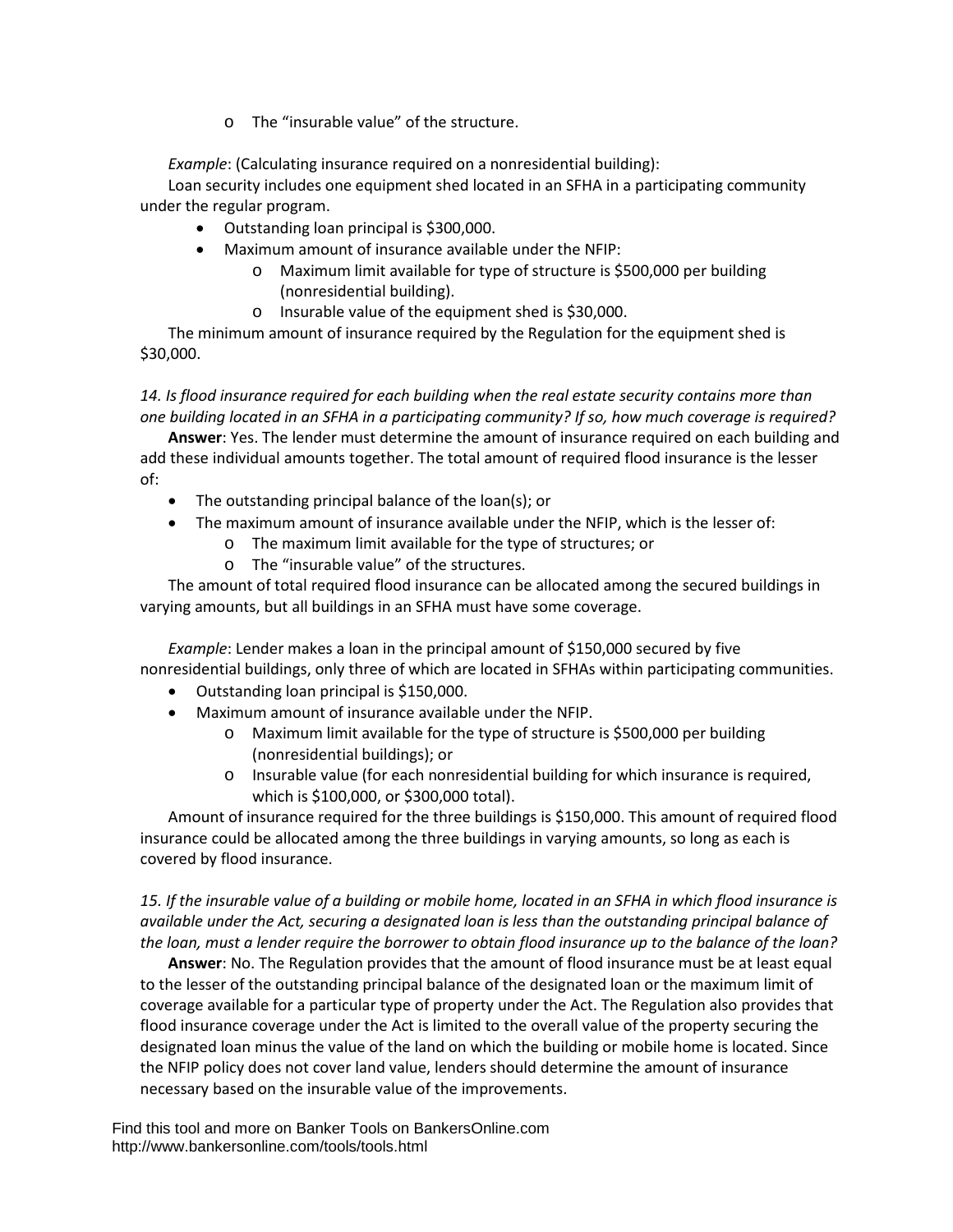#### *16. Can a lender require more flood insurance than the minimum required by the Regulation?*

**Answer**: Yes. Lenders are permitted to require more flood insurance coverage than required by the Regulation. The borrower or lender may have to seek such coverage outside the NFIP. Each lender has the responsibility to tailor its own flood insurance policies and procedures to suit its business needs and protect its ongoing interest in the collateral. However, lenders should avoid creating situations where a building is "over-insured."

## *17. Can a lender allow the borrower to use the maximum deductible to reduce the cost of flood insurance?*

**Answer**: Yes. However, it is not a sound business practice for a lender to allow the borrower to use the maximum deductible amount in every situation. A lender should determine the reasonableness of the deductible on a case-by-case basis, taking into account the risk that such a deductible would pose to the borrower and lender. A lender may not allow the borrower to use a deductible amount equal to the insurable value of the property to avoid the mandatory purchase requirement for flood insurance.

# <span id="page-6-0"></span>**III. Exemptions From the Mandatory Flood Insurance Requirements**

#### *18. What are the exemptions from coverage?*

**Answer**: There are only two exemptions from the purchase requirements. The first applies to State-owned property covered under a policy of self-insurance satisfactory to the Director of FEMA. The second applies if both the original principal balance of the loan is \$5,000 or less, and the original repayment term is one year or less.

## <span id="page-6-1"></span>**IV. Flood Insurance Requirements for Construction Loans**

*19. Is a loan secured only by land that is located in an SFHA in which flood insurance is available under the Act and that will be developed into buildable lot(s) a designated loan that requires flood insurance?* 

**Answer**: No. A designated loan is defined as a loan secured by a building or mobile home that is located or to be located in an SFHA in which flood insurance is available under the Act. Any loan secured only by land that is located in an SFHA in which flood insurance is available is not a designated loan since it is not secured by a building or mobile home.

## *20. Is a loan secured or to be secured by a building in the course of construction that is located or to be located in an SFHA in which flood insurance is available under the Act a designated loan?*

**Answer**: Yes. Therefore, a lender must always make a flood determination prior to loan origination to determine whether a building to be constructed that is security for the loan is located or will be located in an SFHA in which flood insurance is available under the Act. If so, then the loan is a designated loan and the lender must provide the requisite notice to the borrower prior to loan origination that mandatory flood insurance is required. The lender must then comply with the mandatory purchase requirement under the Act and Regulation.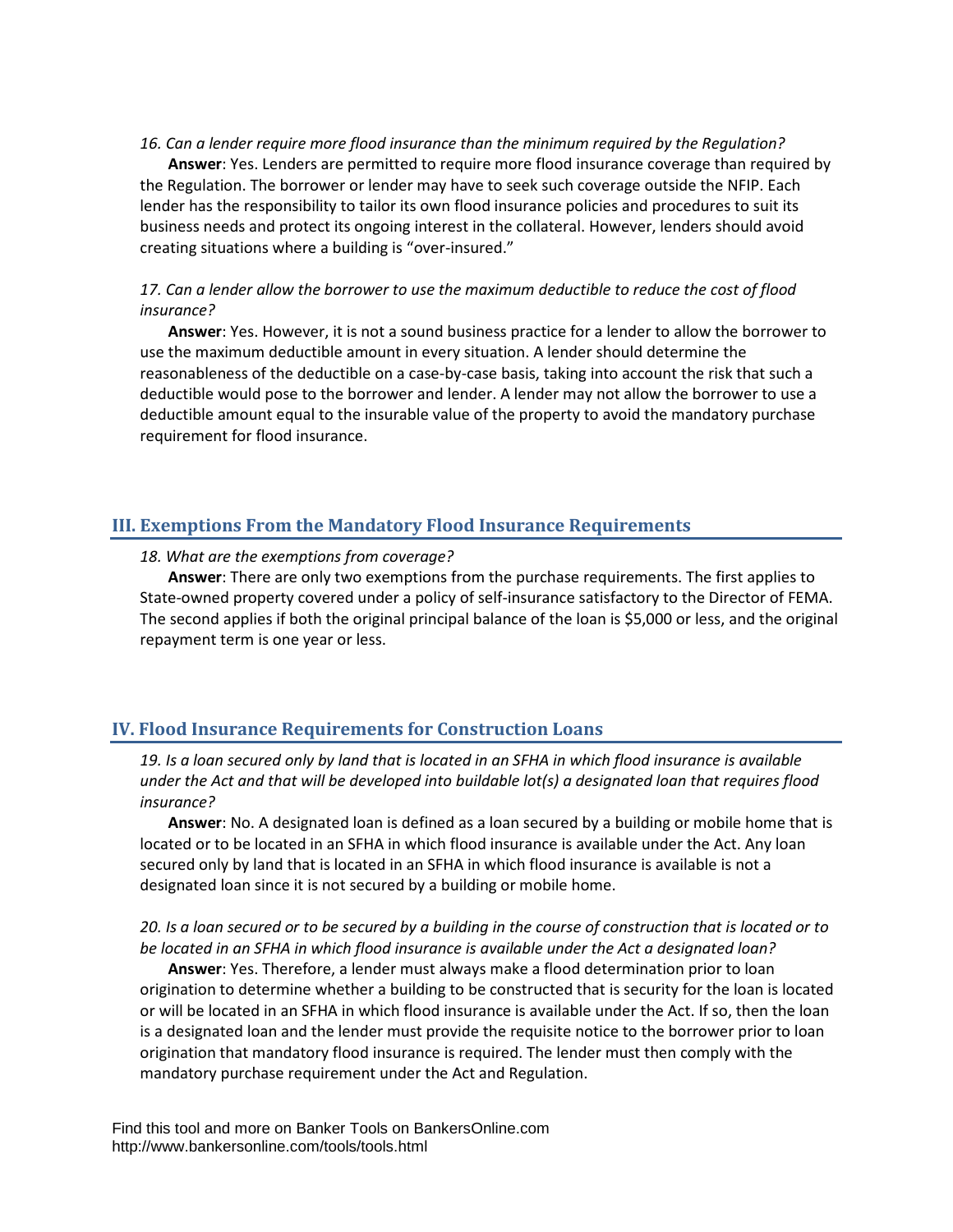#### *21. Is a building in the course of construction that is located in an SFHA in which flood insurance is available under the Act eligible for coverage under an NFIP policy?*

**Answer**: Yes. FEMA's Flood Insurance Manual, under general rules, states:

Buildings in the course of construction that have yet to be walled and roofed are eligible for coverage except when construction has been halted for more than 90 days and/or if the lowest floor used for rating purposes is below the Base Flood Elevation (BFE). Materials or supplies intended for use in such construction, alteration, or repair are not insurable unless they are contained within an enclosed building on the premises or adjacent to the premises. [FEMA, *Flood Insurance Manual* at p. GR 4 (FEMA's *Flood Insurance Manual* is updated every six months).]

The definition section of the *Flood Insurance Manual* defines "start of construction" in the case of new construction as "either the first placement of permanent construction of a building on site, such as the pouring of a slab or footing, the installation of piles, the construction of columns, or any work beyond the stage of excavation; or the placement of a manufactured (mobile) home on a foundation." [FEMA, *Flood Insurance Manual*, at p. DEF 9.] While an NFIP policy may be purchased prior to the start of construction, as a practical matter, coverage under an NFIP policy is not effective until actual construction commences or when materials or supplies intended for use in such construction, alteration, or repair are contained in an enclosed building on the premises or adjacent to the premises.

#### *22. When must a lender require the purchase of flood insurance for a loan secured by a building in the course of construction that is located in an SFHA in which flood insurance is available?*

**Answer**: Under the Act, as implemented by the Regulation, a lender may not make, increase, extend, or renew any loan secured by a building or a mobile home, located or to be located in an SFHA in which flood insurance is available, unless the property is covered by adequate flood insurance for the term of the loan. One way for lenders to comply with the mandatory purchase requirement for a loan secured by a building in the course of construction that is located in an SFHA is to require borrowers to have a flood insurance policy in place at the time of loan origination.

Alternatively, a lender may allow a borrower to defer the purchase of flood insurance until either a foundation slab has been poured and/or an elevation certificate has been issued or, if the building to be constructed will have its lowest floor below the Base Flood Elevation, when the building is walled and roofed. [FEMA, *Mandatory Purchase of Flood Insurance Guidelines*, at 30.] However, the lender must require the borrower to have flood insurance in place before the lender disburses funds to pay for building construction (except as necessary to pour the slab or perform preliminary site work, such as laying utilities, clearing brush, or the purchase and/or delivery of building materials) on the property securing the loan. If the lender elects this approach and does not require flood insurance to be obtained at loan origination, then it must have adequate internal controls in place at origination to ensure that the borrower obtains flood insurance no later than when the foundation slab has been poured and/or an elevation certificate has been issued.

## 23. Does the 30-day waiting period apply when the purchase of the flood insurance policy is deferred *in connection with a construction loan?*

**Answer**: No. The NFIP will rely on an insurance agent's representation on the application for flood insurance that the purchase of insurance has been properly deferred unless there is a loss during the first 30 days of the policy period. In that case, the NFIP will require documentation of the loan transaction, such as settlement papers, before adjusting the loss.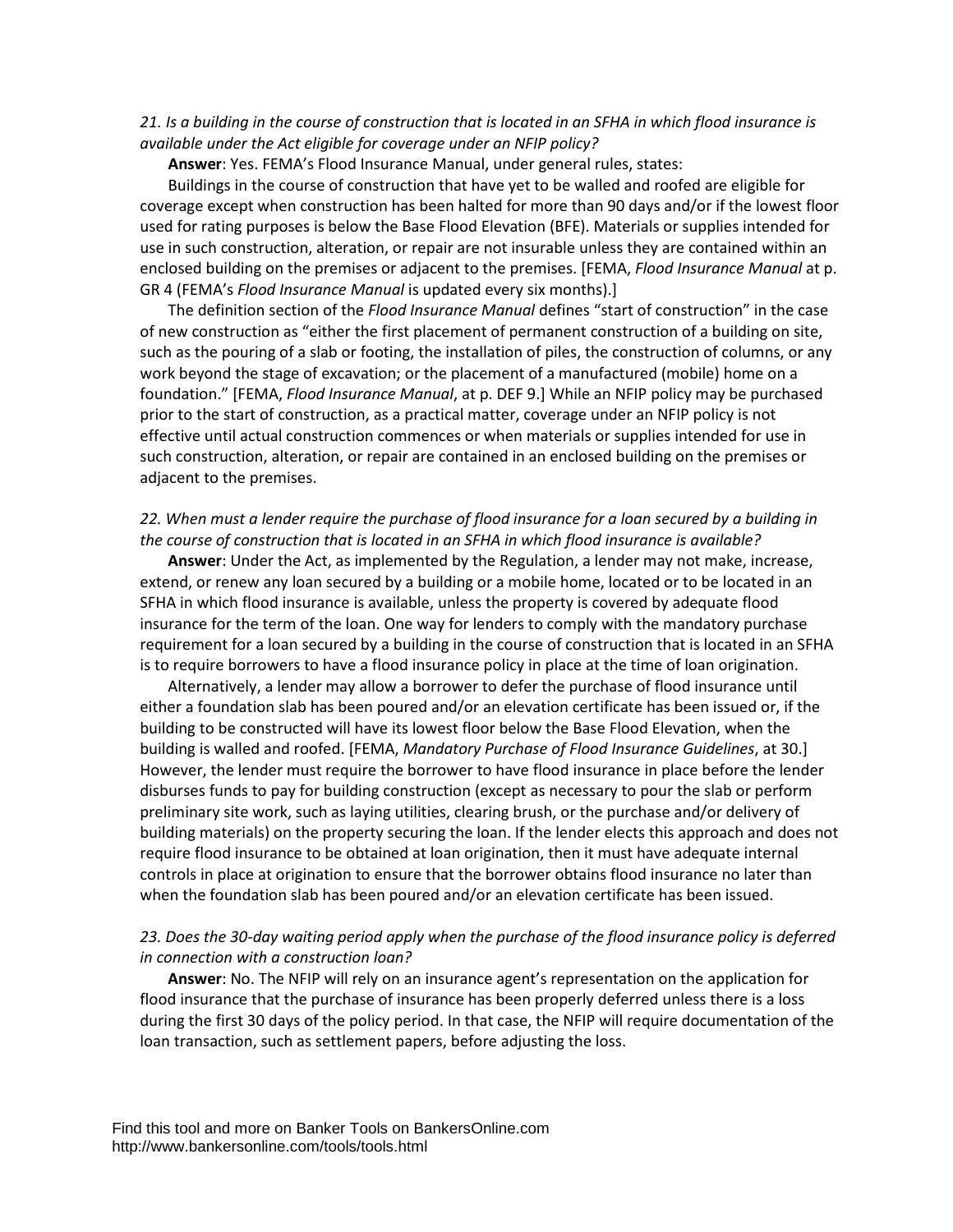# <span id="page-8-0"></span>**V. Flood Insurance Requirements for Nonresidential Buildings**

*24. Some borrowers have buildings with limited utility or value and, in many cases, the borrower would not replace them if lost in a flood. Is a lender required to mandate flood insurance for such buildings?* 

**Answer**: Yes. Under the Regulation, lenders must require flood insurance on real estate improvements when those improvements are part of the property securing the loan and are located in an SFHA and in a participating community.

The lender may consider "carving out" buildings from the security it takes on the loan. However, the lender should fully analyze the risks of this option. In particular, a lender should consider whether it would be able to market the property securing its loan in the event of foreclosure. Additionally, the lender should consider any local zoning issues or other issues that would affect its collateral.

*25. What are a lender's requirements under the Regulation for a loan secured by multiple buildings located throughout a large geographic area where some of the buildings are located in an SFHA in which flood insurance is available and other buildings are not? What if the buildings are located in several jurisdictions or counties where some of the communities participate in the NFIP and others do not?*

**Answer**: A lender is required to make a determination as to whether the improved real property securing the loan is in an SFHA. If secured improved real estate is located in an SFHA, but not in a participating community, no flood insurance is required, although a lender can require the purchase of flood insurance (from a private insurer) as a matter of safety and soundness. Conversely, where secured improved real estate is located in a participating community but not in an SFHA, no insurance is required. A lender must provide appropriate notice and require the purchase of flood insurance for designated loans located in an SFHA in a participating community.

# <span id="page-8-1"></span>**VI. Flood Insurance Requirements for Residential Condominiums**

*26. Are residential condominiums, including multi-story condominium complexes, subject to the statutory and regulatory requirements for flood insurance?* 

**Answer**: Yes. The mandatory flood insurance purchase requirements under the Act and Regulation apply to loans secured by individual residential condominium units, including those located in multi-story condominium complexes, located in an SFHA in which flood insurance is available under the Act. The mandatory purchase requirements also apply to loans secured by other condominium property, such as loans to a developer for construction of the condominium or loans to a condominium association.

#### *27. What is an NFIP Residential Condominium Building Association Policy (RCBAP)?*

**Answer**: The RCBAP is a master policy for residential condominiums issued by FEMA. A residential condominium building is defined as having 75 percent or more of the building's floor area in residential use. It may be purchased only by condominium owners associations. The RCBAP covers both the common and individually owned building elements within the units, improvements within the units, and contents owned in common (if contents coverage is purchased). The maximum amount of building coverage that can be purchased under an RCBAP is either 100 percent of the replacement cost value of the building, including amounts to repair or replace the foundation and its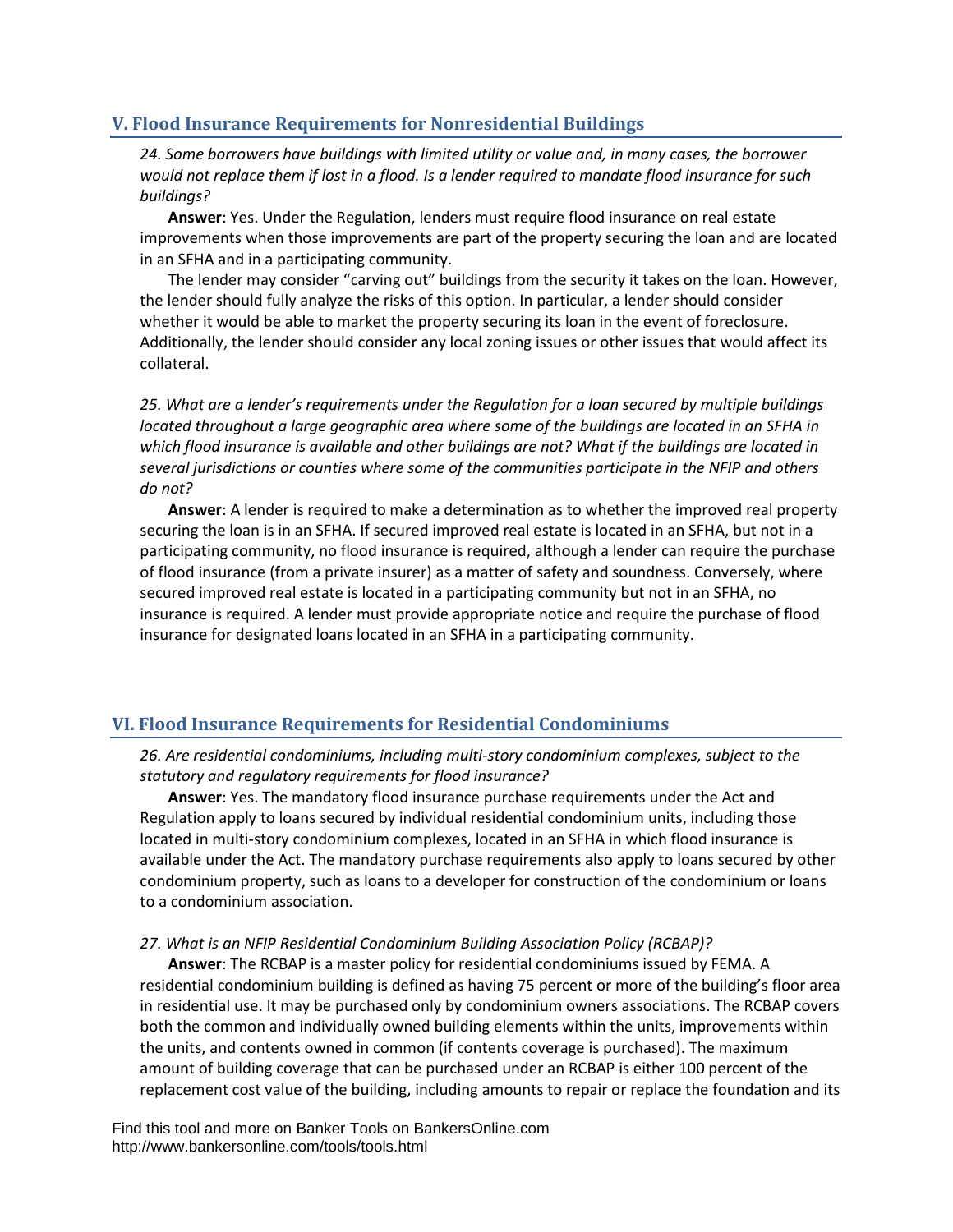supporting structures, or the total number of units in the condominium building times \$250,000, whichever is less. RCBAP coverage is available only for residential condominium buildings in Regular Program communities.

*28. What is the amount of flood insurance coverage that a lender must require with respect to residential condominium units, including those located in multi-story condominium complexes, to comply with the mandatory purchase requirements under the Act and the Regulation?* 

**Answer**: To comply with the Regulation, the lender must ensure that the minimum amount of flood insurance covering the condominium unit is the lesser of:

- The outstanding principal balance of the loan(s); or
- The maximum amount of insurance available under the NFIP, which is the lesser of:
	- o The maximum limit available for the residential condominium unit; or
	- o The "insurable value" allocated to the residential condominium unit, which is the replacement cost value of the condominium building divided by the number of units.

Effective October 1, 2007, FEMA required agents to provide on the declaration page of the RCBAP the replacement cost value of the condominium building and the number of units. Lenders may rely on the replacement cost value and number of units on the RCBAP declaration page in determining insurable value unless they have reason to believe that such amounts clearly conflict with other available information. If there is a conflict, the lender should notify the borrower of the facts that cause the lender to believe there is a conflict. If the lender believes that the borrower is underinsured, it should require the purchase of a Dwelling Policy for supplemental coverage.

Assuming that the outstanding principal balance of the loan is greater than the maximum amount of coverage available under the NFIP, the lender must require a borrower whose loan is secured by a residential condominium unit to either:

- Ensure the condominium owners association has purchased an NFIP Residential Condominium Building Association Policy (RCBAP) covering either 100 percent of the insurable value (replacement cost) of the building, including amounts to repair or replace the foundation and its supporting structures, or the total number of units in the condominium building times \$250,000, whichever is less; or
- Obtain a dwelling policy if there is no RCBAP, as explained in question and answer 29, or if the RCBAP coverage is less than 100 percent of the replacement cost value of the building or the total number of units in the condominium building times \$250,000, whichever is less, as explained in question and answer 30.

*Example*: Lender makes a loan in the principal amount of \$300,000 secured by a condominium unit in a 50-unit condominium building, which is located in an SFHA within a participating community, with a replacement cost of \$15 million and insured by an RCBAP with \$12.5 million of coverage.

- Outstanding principal balance of loan is \$300,000.
- Maximum amount of coverage available under the NFIP, which is the lesser of:
	- o Maximum limit available for the residential condominium unit is \$250,000; or
		- o Insurable value of the unit based on 100 percent of the building's replacement cost value (\$15 million  $\div$  50 = \$300,000).

The lender does not need to require additional flood insurance since the RCBAP's \$250,000 per unit coverage (\$12.5 million  $\div$  50 = \$250,000) satisfies the Regulation's mandatory flood insurance requirement. (This is the lesser of the outstanding principal balance (\$300,000), the maximum coverage available under the NFIP (\$250,000), or the insurable value (\$300,000)).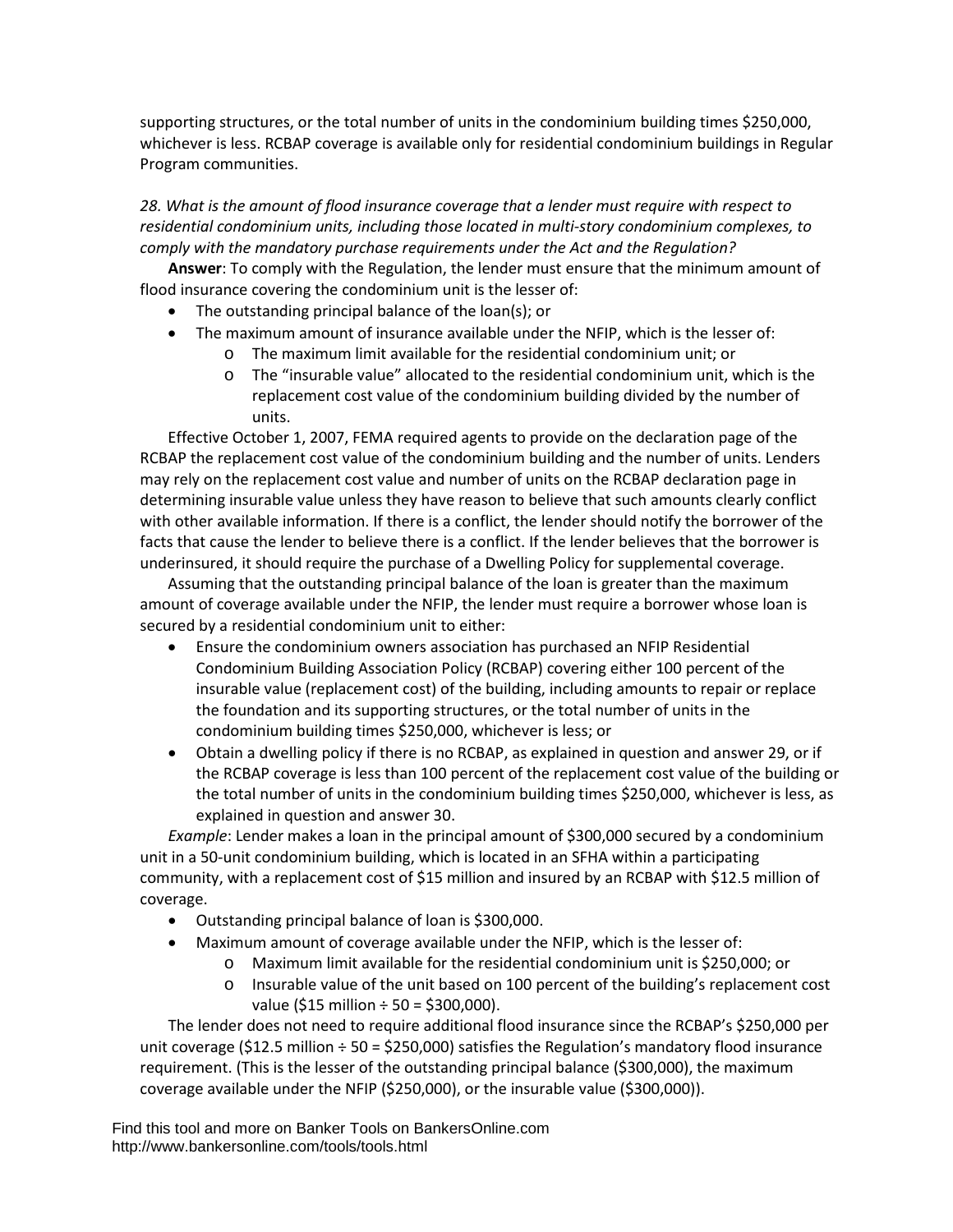The guidance in this question and answer will apply to any loan that is made, increased, extended, or renewed after the effective date of this revised guidance. This revised guidance will not apply to any loans made prior to the effective date of this guidance until a trigger event occurs (that is, the loan is refinanced, extended, increased, or renewed) in connection with the loan. Absent a new trigger event, loans made prior to the effective date of this new guidance will be considered compliant if they complied with the Agencies' previous guidance, which stated that an RCBAP that provided 80 percent RCV coverage was sufficient.

#### 29. What action must a lender take if there is no RCBAP coverage?

**Answer**: If there is no RCBAP, either because the condominium association will not obtain a policy or because individual unit owners are responsible for obtaining their own insurance, then the lender must require the individual unit owner/borrower to obtain a dwelling policy in an amount sufficient to meet the requirements outlined in Question 28.

A dwelling policy is available for condominium unit owners' purchase when there is no or inadequate RCBAP coverage. When coverage by an RCBAP is inadequate, the dwelling policy may provide individual unit owners with supplemental building coverage to the RCBAP. The RCBAP and the dwelling policy are coordinated such that the dwelling policy purchased by the unit owner responds to shortfalls on building coverage pertaining either to improvements owned by the insured unit owner or to assessments. However, the dwelling policy does not extend the RCBAP limits, nor does it enable the condominium association to fill in gaps in coverage.

*Example*: The lender makes a loan in the principal amount of \$175,000 secured by a condominium unit in a 50-unit condominium building, which is located in an SFHA within a participating community, with a replacement cost value of \$10 million; however, there is no RCBAP.

- Outstanding principal balance of loan is \$175,000.
- Maximum amount of coverage available under the NFIP, which is the lesser of:
	- o Maximum limit available for the residential condominium unit is \$250,000; or
	- o Insurable value of the unit based on 100 percent of the building's replacement cost value (\$10 million  $\div$  50 = \$200,000).

The lender must require the individual unit owner/borrower to purchase a flood insurance dwelling policy in the amount of at least \$175,000, since there is no RCBAP, to satisfy the Regulation's mandatory flood insurance requirement. (This is the lesser of the outstanding principal balance (\$175,000), the maximum coverage available under the NFIP (\$250,000), or the insurable value (\$200,000).)

## *30. What action must a lender take if the RCBAP coverage is insufficient to meet the Regulation's mandatory purchase requirements for a loan secured by an individual residential condominium unit?*

**Answer**: If the lender determines that flood insurance coverage purchased under the RCBAP is insufficient to meet the Regulation's mandatory purchase requirements, then the lender should request that the individual unit owner/ borrower ask the condominium association to obtain additional coverage that would be sufficient to meet the Regulation's requirements (see question and answer 28). If the condominium association does not obtain sufficient coverage, then the lender must require the individual unit owner/borrower to purchase a dwelling policy in an amount sufficient to meet the Regulation's flood insurance requirements. The amount of coverage under the dwelling policy required to be purchased by the individual unit owner would be the difference between the RCBAP's coverage allocated to that unit and the Regulation's mandatory flood insurance requirements (see question and answer 29).

Find this tool and more on Banker Tools on BankersOnline.com http://www.bankersonline.com/tools/tools.html *Example*: Lender makes a loan in the principal amount of \$300,000 secured by a condominium unit in a 50-unit condominium building, which is located in an SFHA within a participating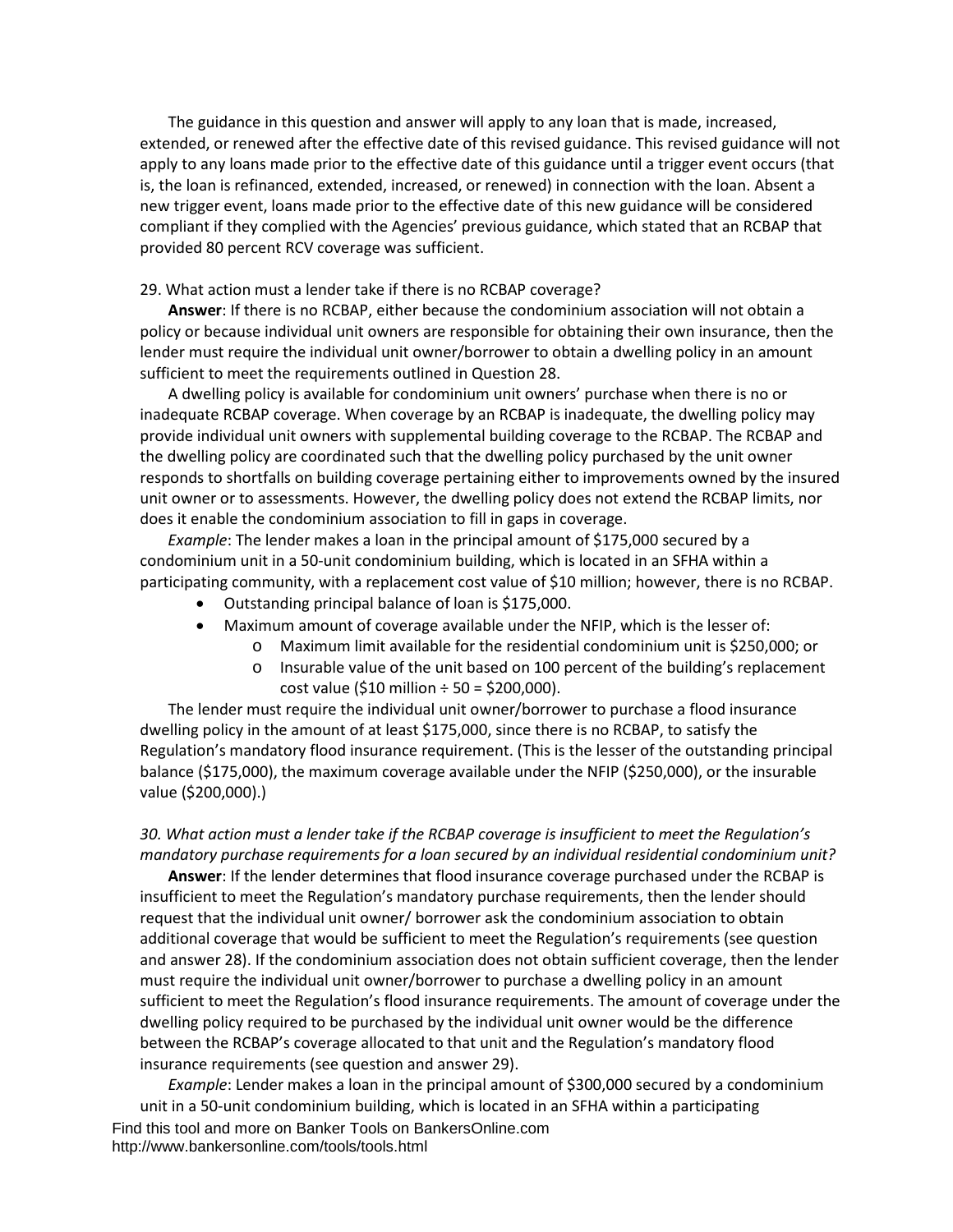community, with a replacement cost value of \$10 million; however, the RCBAP is at 80 percent of replacement cost value (\$8 million or \$160,000 per unit).

- Outstanding principal balance of loan is \$300,000.
- Maximum amount of coverage available under the NFIP, which is the lesser of:
	- o Maximum limit available for the residential condominium unit is \$250,000; or
	- o Insurable value of the unit based on 100 percent of the building's replacement value (\$10 million  $\div$  50 = \$200,000).

The lender must require the individual unit owner/borrower to purchase a flood insurance dwelling policy in the amount of \$40,000 to satisfy the Regulation's mandatory flood insurance requirement of \$200,000. (This is the lesser of the outstanding principal balance (\$300,000), the maximum coverage available under the NFIP (\$250,000), or the insurable value (\$200,000).) The RCBAP fulfills only \$160,000 of the Regulation's flood insurance requirement.

While the individual unit owner's purchase of a separate dwelling policy that provides for adequate flood insurance coverage under the Regulation will satisfy the Regulation's mandatory flood insurance requirements, the lender and the individual unit owner/borrower may still be exposed to additional risk of loss. Lenders are encouraged to apprise borrowers of this risk. The dwelling policy provides individual unit owners with supplemental building coverage to the RCBAP. The policies are coordinated such that the dwelling policy purchased by the unit owner responds to shortfalls on building coverage pertaining either to improvements owned by the insured unit owner or to assessments. However, the dwelling policy does not extend the RCBAP limits, nor does it enable the condominium association to fill in gaps in coverage.

The risk arises because the individual unit owner's dwelling policy may contain claim limitations that prevent the dwelling policy from covering the individual unit owner's share of the co-insurance penalty, which is triggered when the amount of insurance under the RCBAP is less than 80 percent of the building's replacement cost value at the time of loss. In addition, following a major flood loss, the insured unit owner may have to rely upon the condominium association's and other unit owners' financial ability to make the necessary repairs to common elements in the building, such as electricity, heating, plumbing, and elevators. It is incumbent on the lender to understand these limitations.

# *31. What must a lender do when a loan secured by a residential condominium unit is in a complex whose condominium association allows its existing RCBAP to lapse?*

**Answer**: If a lender determines at any time during the term of a designated loan that the loan is not covered by flood insurance or is covered by such insurance in an amount less than that required under the Act and the Regulation, the lender must notify the individual unit owner/borrower of the requirement to maintain flood insurance coverage sufficient to meet the Regulation's mandatory requirements. The lender should encourage the individual unit owner/borrower to work with the condominium association to acquire a new RCBAP in an amount sufficient to meet the Regulation's mandatory flood insurance requirement (see question and answer 28). Failing that, the lender must require the individual unit owner/borrower to obtain a flood insurance dwelling policy in an amount sufficient to meet the Regulation's mandatory flood insurance requirement (see questions and answers 29 and 30). If the borrower/unit owner or the condominium association fails to purchase flood insurance sufficient to meet the Regulation's mandatory requirements within 45 days of the lender's notification to the individual unit owner/borrower of inadequate insurance coverage, the lender must force place the necessary flood insurance.

# *32. How does the RCBAP's co-insurance penalty apply in the case of residential condominiums, including those located in multi-story condominium complexes?*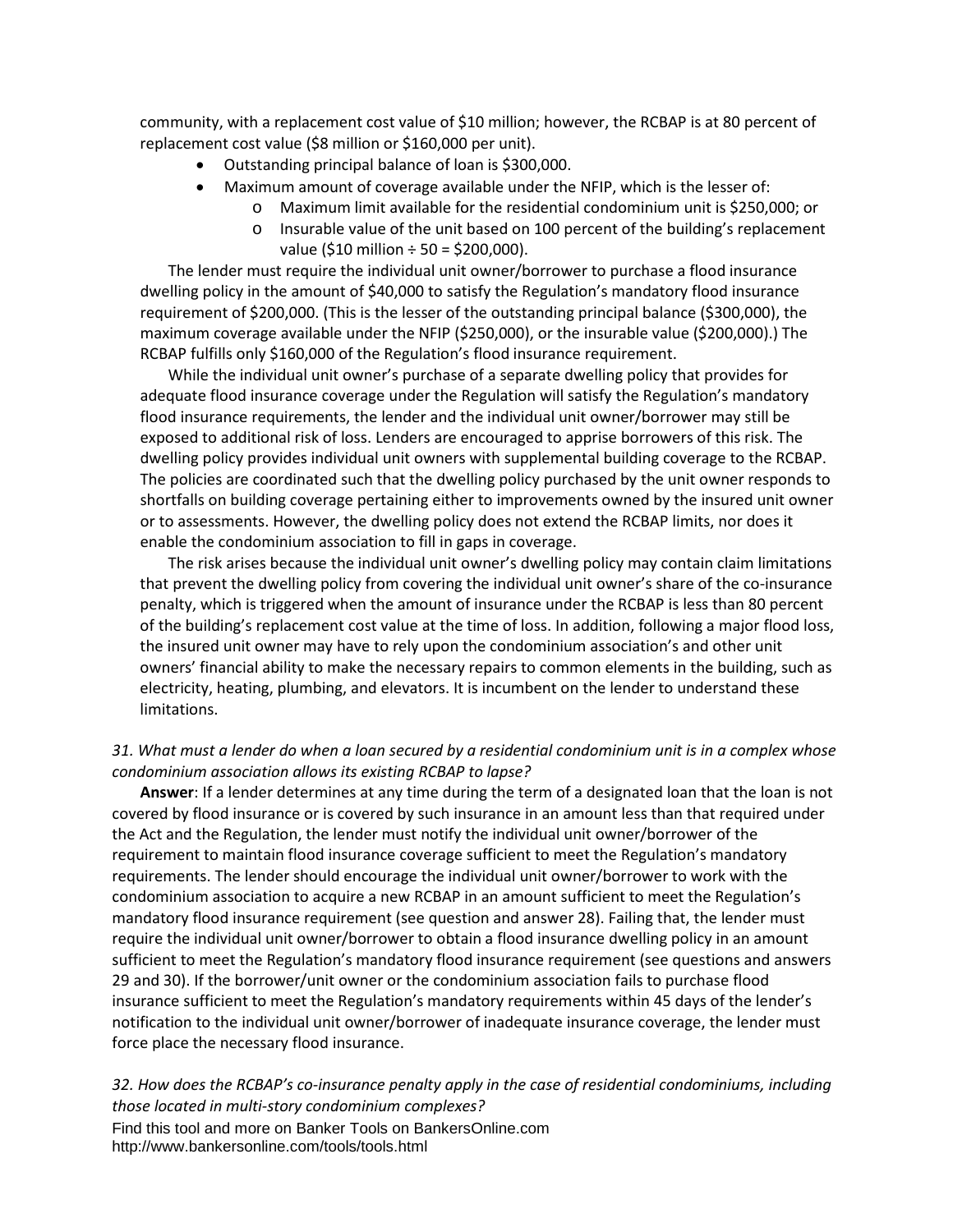**Answer**: In the event the RCBAP's coverage on a condominium building at the time of loss is less than 80 percent of either the building's replacement cost or the maximum amount of insurance available for that building under the NFIP (whichever is less), then the loss payment, which is subject to a co-insurance penalty, is determined as follows (subject to all other relevant conditions in this policy, including those pertaining to valuation, adjustment, settlement, and payment of loss):

A. Divide the actual amount of flood insurance carried on the condominium building at the time of loss by 80 percent of either its replacement cost or the maximum amount of insurance available for the building under the NFIP, whichever is less.

B. Multiply the amount of loss, before application of the deductible, by the figure determined in A above.

C. Subtract the deductible from the figure determined in B above.

The policy will pay the amount determined in C above, or the amount of insurance carried, whichever is less.

*Example 1*: (Inadequate insurance amount to avoid penalty). *Replacement value of the building*: \$250,000. *80% of replacement value of the building*: \$200,000. *Actual amount of insurance carried*: \$180,000. *Amount of the loss*: \$150,000. *Deductible*: \$ 500. *Step A*: 180,000 ÷ 200,000 = .90 (90% of what should be carried to avoid co-insurance penalty) *Step B*: 150,000 × .90 = 135,000 *Step C*: 135,000 ¥ 500 = 134,500

The policy will pay no more than \$134,500. The remaining \$15,500 is not covered due to the coinsurance penalty (\$15,000) and application of the deductible (\$500). Unit owners' dwelling policies will not cover any assessment that may be imposed to cover the costs of repair that are not covered by the RCBAP.

*Example 2*: (Adequate insurance amount to avoid penalty). *Replacement value of the building*: \$250,000. *80% of replacement value of the building*: \$200,000. *Actual amount of insurance carried*: \$200,000. *Amount of the loss*: \$150,000. *Deductible*: \$ 500. *Step A*: 200,000 ÷ 200,000 = 1.00 (100% of what should be carried to avoid co-insurance penalty) *Step B*:  $150,000 \times 1.00 = 150,000$ *Step C*: 150,000 ¥ 500 = 149,500

In this example there is no co-insurance penalty, because the actual amount of insurance carried meets the 80 percent requirement to avoid the co-insurance penalty. The policy will pay no more than \$149,500 (\$150,000 amount of loss minus the \$500 deductible). This example also assumes a \$150,000 outstanding principal loan balance.

*33. What are the major factors involved with the individual unit owner's dwelling policy's coverage limitations with respect to the condominium association's RCBAP coverage?* 

**Answer**: The following examples demonstrate how the unit owner's dwelling policy may cover in certain loss situations: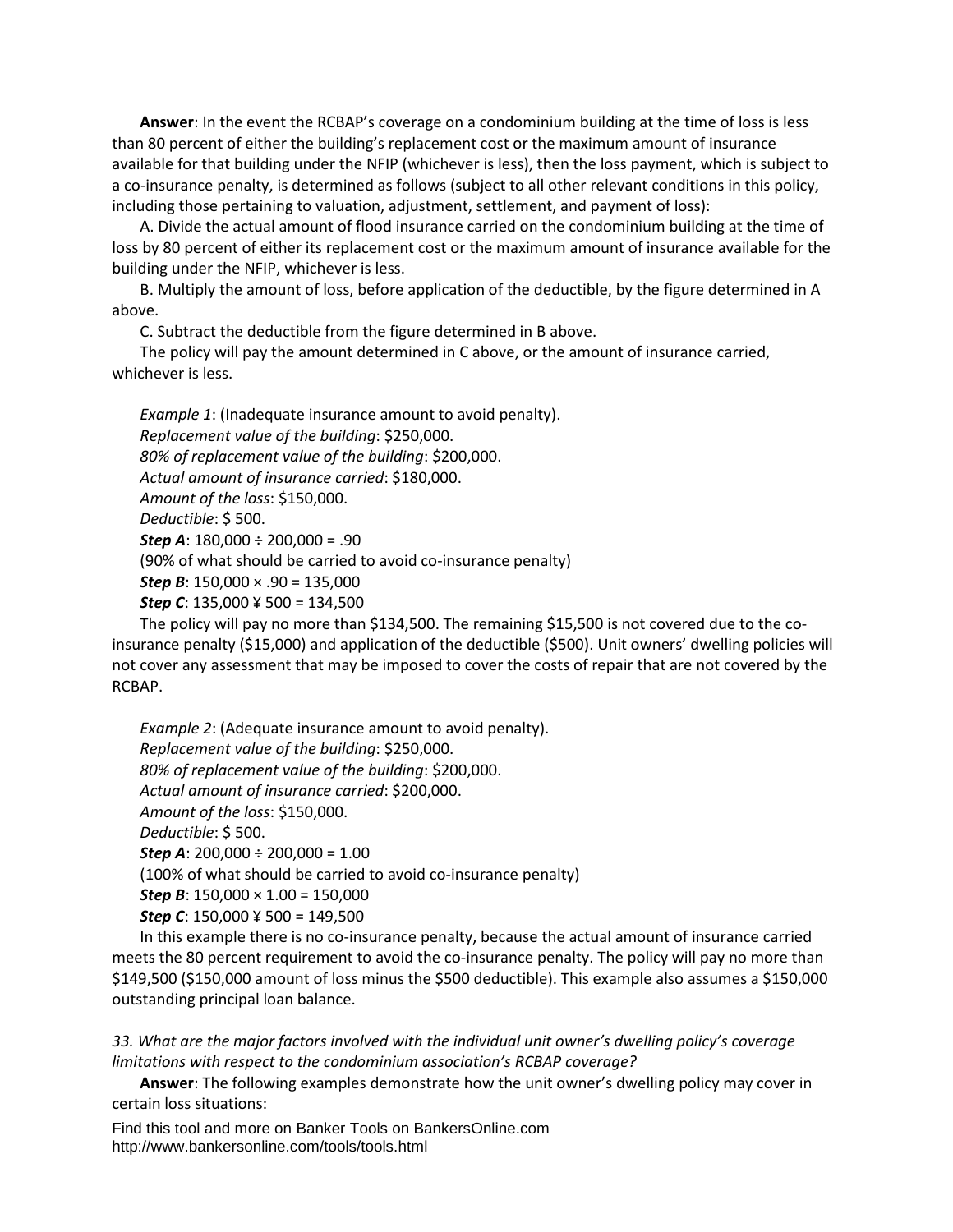*Example 1*: (RCBAP insured to at least 80 percent of building replacement cost).

- If the unit owner purchases building coverage under the dwelling policy and if there is an RCBAP covering at least 80 percent of the building replacement cost value, the loss assessment coverage under the dwelling policy will pay that part of a loss that exceeds 80 percent of the association's building replacement cost allocated to that unit.
- The loss assessment coverage under the dwelling policy will not cover the association's policy deductible purchased by the condominium association.
- If building elements within units have also been damaged, the dwelling policy pays to repair building elements after the RCBAP limits that apply to the unit have been exhausted. Coverage combinations cannot exceed the total limit of \$250,000 per unit.

*Example 2*: (RCBAP insured to less than 80 percent of building replacement cost).

- If the unit owner purchases building coverage under the dwelling policy and there is an RCBAP that was insured to less than 80 percent of the building replacement cost value at the time of loss, the loss assessment coverage cannot be used to reimburse the association for its co-insurance penalty.
- Loss assessment is available only to cover the building damages in excess of the 80-percent required amount at the time of loss. Thus, the covered damages to the condominium association building must be greater than 80 percent of the building replacement cost value at the time of loss before the loss assessment coverage under the dwelling policy becomes available. Under the dwelling policy, covered repairs to the unit, if applicable, would have priority in payment over loss assessments against the unit owner.

*Example 3*: (No RCBAP),

- If the unit owner purchases building coverage under the dwelling policy and there is no RCBAP, the dwelling policy covers assessments against unit owners for damages to common areas up to the dwelling policy limit.
- However, if there is damage to the building elements of the unit as well, the combined payment of unit building damages, which would apply first, and the loss assessment may not exceed the building coverage limit under the dwelling policy.

# <span id="page-13-0"></span>**VII. Flood Insurance Requirements for Home Equity Loans, Lines of Credit, Subordinate Liens, and Other Security Interests in Collateral Located in an SFHA**

*34. Is a home equity loan considered a designated loan that requires flood insurance?* 

**Answer**: Yes. A home equity loan is a designated loan, regardless of the lien priority, if the loan is secured by a building or a mobile home located in an SFHA in which flood insurance is available under the Act.

*35. Does a draw against an approved line of credit secured by a building or mobile home, which is located in an SFHA in which flood insurance is available under the Act, require a flood determination under the Regulation?* 

Find this tool and more on Banker Tools on BankersOnline.com http://www.bankersonline.com/tools/tools.html **Answer**: No. While a line of credit secured by a building or mobile home located in an SFHA in which flood insurance is available under the Act is a designated loan and, therefore, requires a flood determination before the loan is made, draws against an approved line do not require further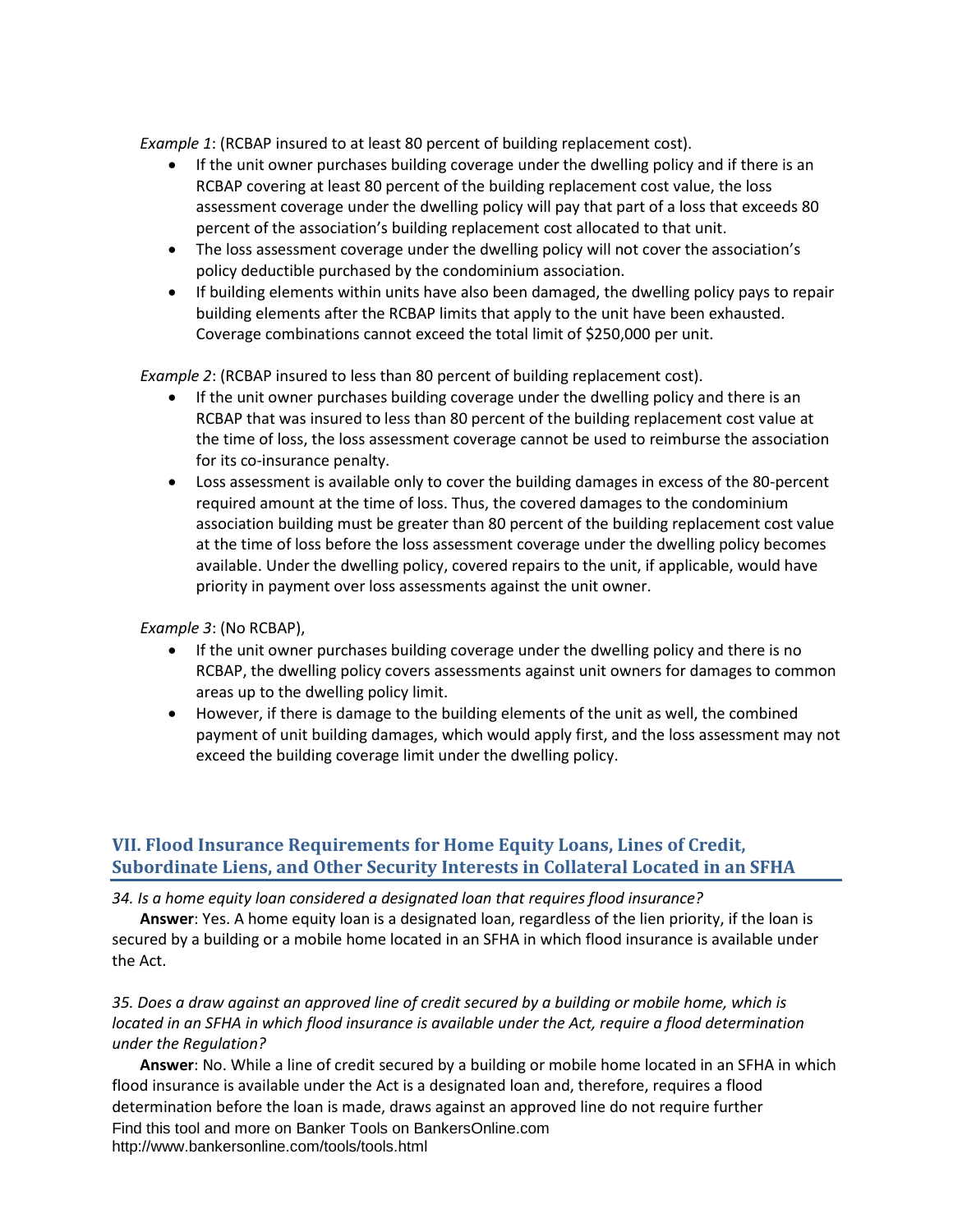determinations. However, a request made for an increase in an approved line of credit may require a new determination, depending upon whether a previous determination was done. (See response to question 68 in Section XIII. Required use of Standard Flood Hazard Determination Form.)

#### *36. When a lender makes, increases, extends or renews a second mortgage secured by a building or mobile home located in an SFHA, how much flood insurance must the lender require?*

**Answer**: The lender must ensure that adequate flood insurance is in place or require that additional flood insurance coverage be added to the flood insurance policy in the amount of the lesser of either the combined total outstanding principal balance of the first and second loan, the maximum amount available under the Act (currently \$250,000 for a residential building and \$500,000 for a nonresidential building), or the insurable value of the building or mobile home. The junior lienholder should also ensure that the borrower adds the junior lienholder's name as mortgagee/loss payee to the existing flood insurance policy. Given the provisions of NFIP policies, a lender cannot comply with the Act and Regulation by requiring the purchase of an NFIP flood insurance policy only in the amount of the outstanding principal balance of the second mortgage without regard to the amount of flood insurance coverage on a first mortgage.

A junior lienholder should work with the senior lienholder, the borrower, or with both of these parties, to determine how much flood insurance is needed to cover improved real estate collateral. A junior lienholder should obtain the borrower's consent in the loan agreement or otherwise for the junior lienholder to obtain information on balance and existing flood insurance coverage on senior lien loans from the senior lienholder.

Junior lienholders also have the option of pulling a borrower's credit report and using the information from that document to establish how much flood insurance is necessary upon increasing, extending or renewing a junior lien, thus protecting the interests of the junior lienholder, the senior lienholders, and the borrower. In the limited situation where a junior lienholder or its servicer is unable to obtain the necessary information about the amount of flood insurance in place on the outstanding balance of a senior lien (for example, in the context of a loan renewal), the lender may presume that the amount of insurance coverage relating to the senior lien in place at the time the junior lien was first established (provided that the amount of flood insurance relating to the senior lien was adequate at the time) continues to be sufficient.

*Example 1*: Lender A makes a first mortgage with a principal balance of \$100,000, but improperly requires only \$75,000 of flood insurance coverage, which the borrower satisfied by obtaining an NFIP policy. Lender B issues a second mortgage with a principal balance of \$50,000. The insurable value of the residential building securing the loans is \$200,000. Lender B must ensure that flood insurance in the amount of \$150,000 is purchased and maintained. If Lender B were to require additional flood insurance only in an amount equal to the principal balance of the second mortgage (\$50,000), its interest in the secured property would not be fully protected in the event of a flood loss because Lender A would have prior claim on \$100,000 of the loss payment towards its principal balance of \$100,000, while Lender B would receive only \$25,000 of the loss payment toward its principal balance of \$50,000.

Find this tool and more on Banker Tools on BankersOnline.com http://www.bankersonline.com/tools/tools.html *Example 2*: Lender A, who is not directly covered by the Act or Regulation, makes a first mortgage with a principal balance of \$100,000 and does not require flood insurance. Lender B, who is directly covered by the Act and Regulation, issues a second mortgage with a principal balance of \$50,000. The insurable value of the residential building securing the loans is \$200,000. Lender B must ensure that flood insurance in the amount of \$150,000 is purchased and maintained. If Lender B were to require flood insurance only in an amount equal to the principal balance of the second mortgage (\$50,000) through an NFIP policy, then its interest in the secured property would not be protected in the event of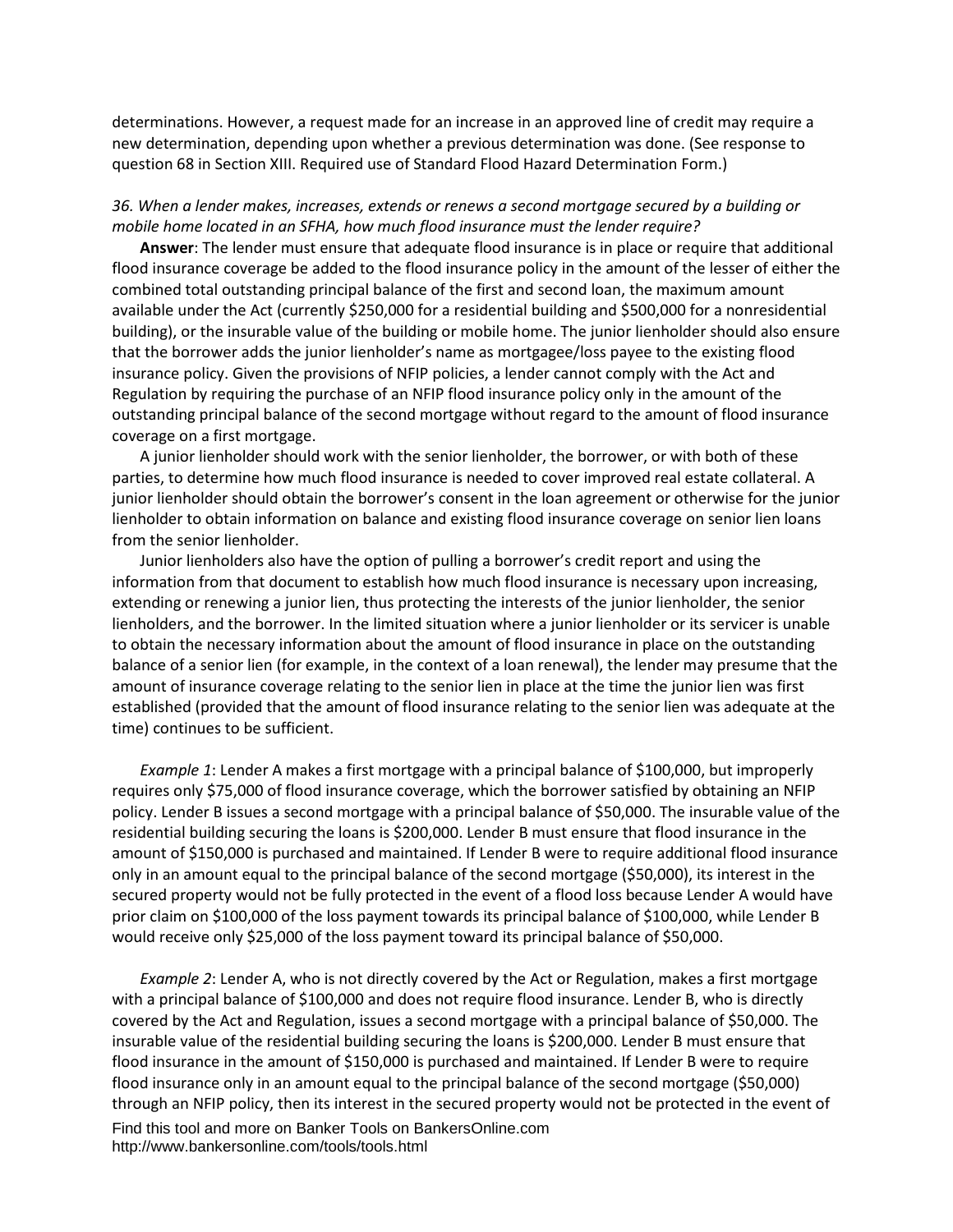a flood loss because Lender A would have prior claim on the entire \$50,000 loss payment towards its principal balance of \$100,000.

*Example 3*: Lender A made a first mortgage with a principal balance of \$100,000 on improved real estate with a fair market value of \$150,000. The insurable value of the residential building on the improved real estate is \$90,000; however, Lender A improperly required only \$70,000 of flood insurance coverage, which the borrower satisfied by purchasing an NFIP policy. Lender B later takes a second mortgage on the property with a principal balance of \$10,000. Lender B must ensure that flood insurance in the amount of \$90,000 (the insurable value) is purchased and maintained on the secured property to comply with the Act and Regulation. If Lender B were to require flood insurance only in an amount equal to the principal balance of the second mortgage (\$10,000), its interest in the secured property would not be protected in the event of a flood loss because Lender A would have prior claim on the entire \$70,000 loss payment towards the insurable value of \$90,000.

## *37. If a borrower requesting a loan secured by a junior lien provides evidence that flood insurance coverage is in place, does the lender have to make a new determination? Does the lender have to adjust the insurance coverage?*

**Answer**: It depends. Assuming the requirements in Section 528 of the Act (42 U.S.C. 4104b) are met and the same lender made the first mortgage, then a new determination may not be necessary, when the existing determination is not more than seven years old, there have been no map changes, and the determination was recorded on an SFHDF. If, however, a lender other than the one that made the first mortgage loan is making the junior lien loan, a new determination would be required because this lender would be deemed to be "making" a new loan. In either situation, the lender will need to determine whether the amount of insurance in force is sufficient to cover the lesser of the combined outstanding principal balance of all loans (including the junior lien loan), the insurable value, or the maximum amount of coverage available on the improved real estate. This will hold true whether the subordinate lien loan is a home equity loan or some other type of junior lien loan.

#### *38. If the loan request is to finance inventory stored in a building located within an SFHA, but the building is not security for the loan, is flood insurance required?*

**Answer**: No. The Act and the Regulation provide that a lender shall not make, increase, extend, or renew a designated loan, that is a loan secured by a building or mobile home located or to be located in an SFHA, "unless the building or mobile home and any personal property securing such loan" is covered by flood insurance for the term of the loan. In this example, the collateral is not the type that could secure a designated loan because it does not include a building or mobile home; rather, the collateral is the inventory alone.

#### *39. Is flood insurance required if a building and its contents both secure a loan, and the building is located in an SFHA in which flood insurance is available?*

**Answer**: Yes. Flood insurance is required for the building located in the SFHA and any contents stored in that building.

*Example*: Lender A makes a loan for \$200,000 that is secured by a warehouse with an insurable value of \$150,000 and inventory in the warehouse worth \$100,000. The Act and Regulation require that flood insurance coverage be obtained for the lesser of the outstanding principal balance of the loan or the maximum amount of flood insurance that is available under the NFIP. The maximum amount of insurance that is available for both building and contents is \$500,000 for each category. In this situation, Federal flood insurance requirements could be satisfied by placing \$150,000 worth of flood insurance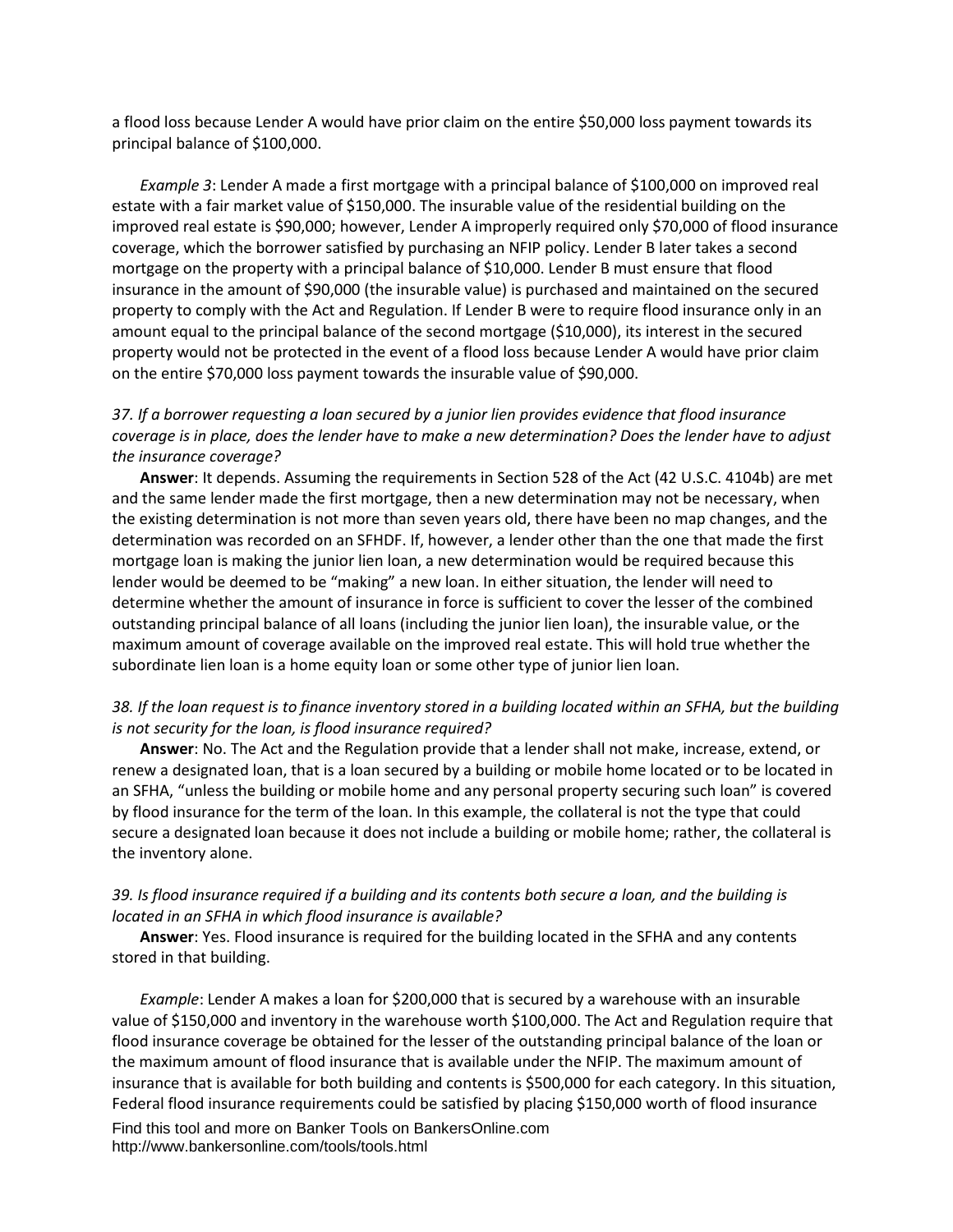coverage on the warehouse, thus insuring it to its insurable value, and \$50,000 worth of contents flood insurance coverage on the inventory, thus providing total coverage in the amount of the outstanding principal balance of the loan. Note that this holds true even though the inventory is worth \$200,000.

#### *40. If a loan is secured by Building A, which is located in an SFHA, and contents, which are located in Building B, is flood insurance required on the contents securing a loan?*

**Answer**: No. If collateral securing the loan is stored in Building B, which does not secure the loan, then flood insurance is not required on those contents whether or not Building B is located in an SFHA.

*41. Does the Regulation apply where the lender takes a security interest in a building or mobile home located in an SFHA only as an "abundance of caution"?* 

**Answer**: Yes. The Act and Regulation look to the collateral securing the loan. If the lender takes a security interest in improved real estate located in an SFHA, then flood insurance is required.

*42. If a borrower offers a note on a single-family dwelling as collateral for a loan but the lender does not take a security interest in the dwelling itself, is this a designated loan that requires flood insurance?* 

**Answer**: No. A designated loan is a loan secured by a building or mobile home. In this example, the lender did not take a security interest in the building; therefore, the loan is not a designated loan.

*43. If a lender makes a loan that is not secured by real estate, but is made on the condition of a personal guarantee by a third party who gives the lender a security interest in improved real estate owned by the third party that is located in an SFHA in which flood insurance is available, is it a designated loan that requires flood insurance?* 

**Answer**: Yes. The making of a loan on condition of a personal guarantee by a third party and further secured by improved real estate, which is located in an SFHA, owned by that third party is so closely tied to the making of the loan that it is considered a designated loan that requires flood insurance.

# <span id="page-16-0"></span>**VIII. Flood Insurance Requirements in the Event of the Sale or Transfer of a Designated Loan and/or Its Servicing Rights**

## *44. How do the flood insurance requirements under the Regulation apply to regulated lenders under the following scenarios involving loan servicing?*

*Scenario 1*: A regulated lender originates a designated loan secured by a building or mobile home located in an SFHA in which flood insurance is available under the Act. The regulated lender makes the initial flood determination, provides the borrower with appropriate notice, and flood insurance is obtained. The regulated lender initially services the loan; however, the regulated lender subsequently sells both the loan and the servicing rights to a nonregulated party. What are the regulated lender's requirements under the Regulation? What are the regulated lender's requirements under the Regulation if it only transfers or sells the servicing rights, but retains ownership of the loan?

**Answer**: The regulated lender must comply with all requirements of the Regulation, including making the initial flood determination, providing appropriate notice to the borrower, and ensuring that the proper amount of insurance is obtained. In the event the regulated lender sells or transfers the loan and servicing rights, the regulated lender must provide notice of the identity of the new servicer to FEMA or its designee. Once the regulated lender has sold the loan and the servicing rights, the lender has no further obligation regarding flood insurance on the loan.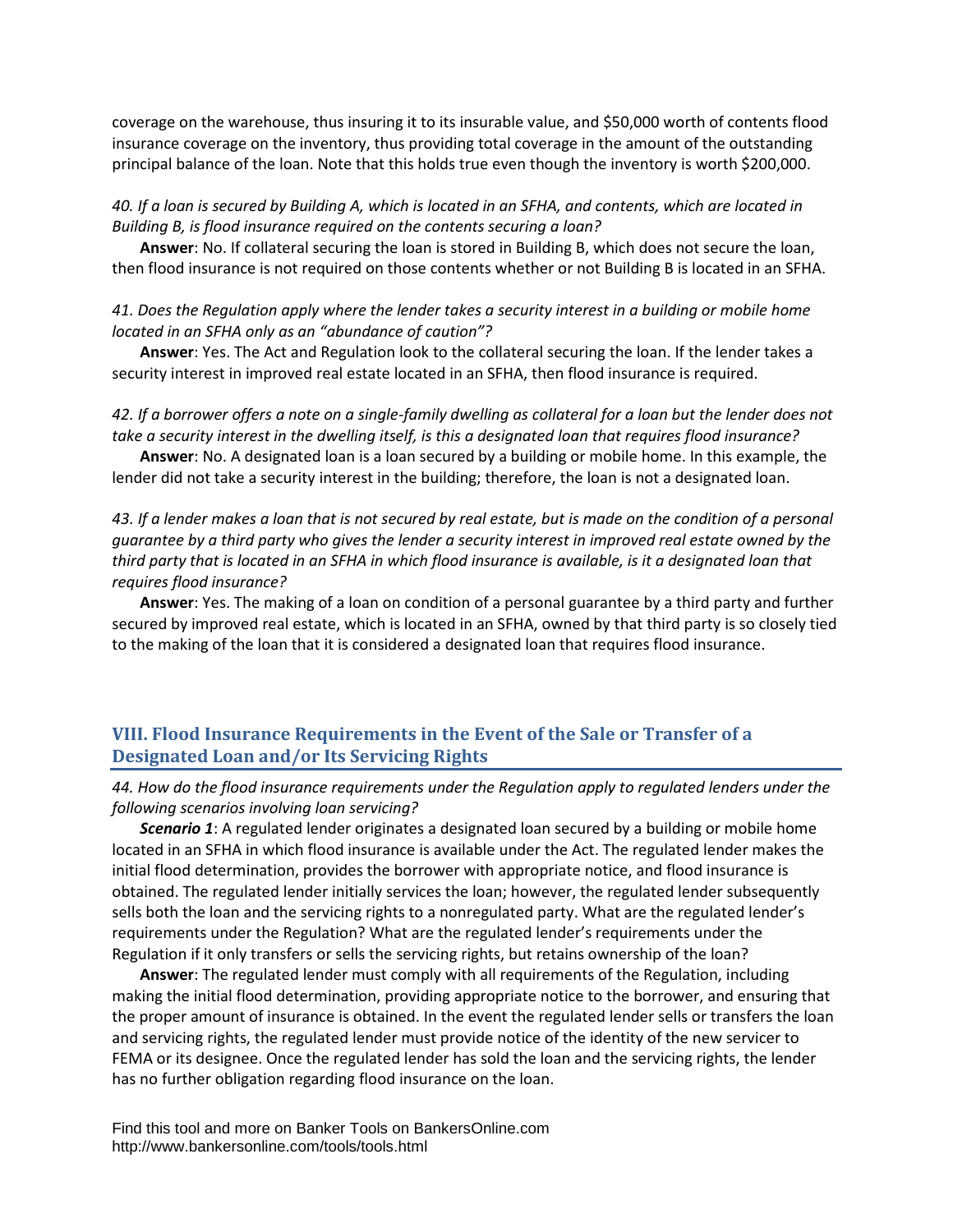If the regulated lender retains ownership of the loan and only transfers or sells the servicing rights to a nonregulated party, the regulated lender must notify FEMA or its designee of the identity of the new servicer. The servicing contract should require the servicer to comply with all the requirements that are imposed on the regulated lender as owner of the loan, including escrow of insurance premiums and force placement of insurance, if necessary.

Generally, the Regulation does not impose obligations on a loan servicer independent from the obligations it imposes on the owner of a loan. Loan servicers are covered by the escrow, force placement, and flood hazard determination fee provisions of the Act and Regulation primarily so that they may perform the administrative tasks for the regulated lender, without fear of liability to the borrower for the imposition of unauthorized charges. It is the Agencies' longstanding position, as described in the preamble to the Regulation that the obligation of a loan servicer to fulfill administrative duties with respect to the flood insurance requirements arises from the contractual relationship between the loan servicer and the regulated lender or from other commonly accepted standards for performance of servicing obligations. The regulated lender remains ultimately liable for fulfillment of those responsibilities, and must take adequate steps to ensure that the loan servicer will maintain compliance with the flood insurance requirements.

*Scenario 2*: A nonregulated lender originates a designated loan, secured by a building or mobile home located in an SFHA in which flood insurance is available under the Act. The nonregulated lender does not make an initial flood determination or notify the borrower of the need to obtain insurance. The nonregulated lender sells the loan and servicing rights to a regulated lender. What are the regulated lender's requirements under the Regulation? What are the regulated lender's requirements if it only purchases the servicing rights?

**Answer**: A regulated lender's purchase of a loan and servicing rights, secured by a building or mobile home located in an SFHA in which flood insurance is available under the Act, is not an event that triggers any requirements under the Regulation, such as making a new flood determination or requiring a borrower to purchase flood insurance. The Regulation's requirements are triggered when a regulated lender makes, increases, extends, or renews a designated loan. A regulated lender's purchase of a loan does not fall within any of those categories. However, if a regulated lender becomes aware at any point during the life of a designated loan that flood insurance is required, then the regulated lender must comply with the Regulation, including force placing insurance, if necessary. Depending upon the circumstances, safety and soundness considerations may sometimes necessitate that the lender undertake sufficient due diligence upon purchase of a loan as to put the lender on notice of lack of adequate flood insurance. If the purchasing lender subsequently extends, increases, or renews a designated loan, it must also comply with the Act and Regulation.

Where a regulated lender purchases only the servicing rights to a loan originated by a nonregulated lender, the regulated lender is obligated only to follow the terms of its servicing contract with the owner of the loan. In the event the regulated lender subsequently sells or transfers the servicing rights on that loan, the regulated lender must notify FEMA or its designee of the identity of the new servicer, if required to do so by the servicing contract with the owner of the loan.

## *45. When a regulated lender makes a designated loan and will be servicing that loan, what are the requirements for notifying the Director of FEMA or the Director's designee?*

**Answer**: FEMA stated in a June 4, 1996, letter that the Director's designee is the insurance company issuing the flood insurance policy. The borrower's purchase of a policy (or the regulated lender's force placement of a policy) will constitute notice to FEMA when the regulated lender is servicing that loan.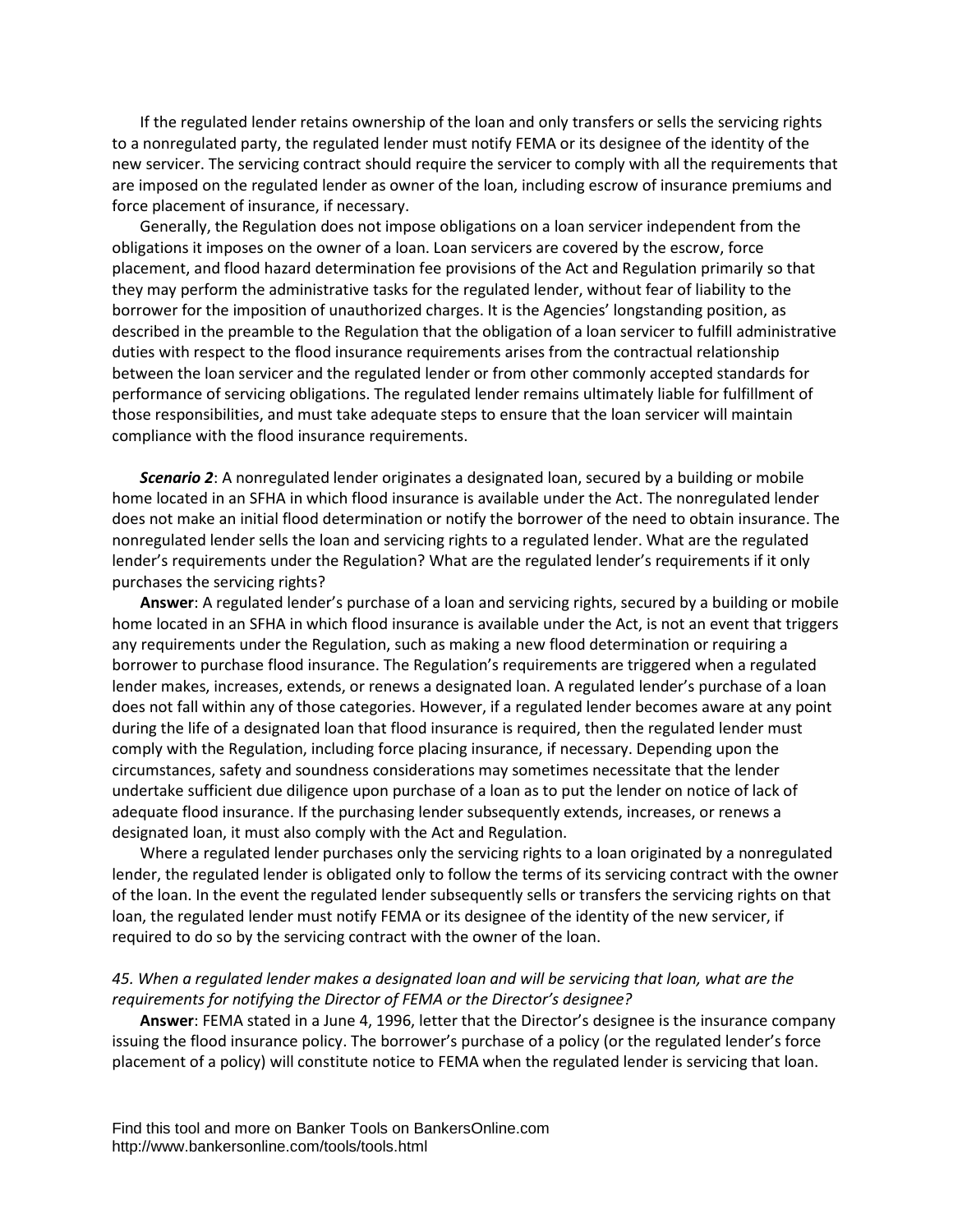In the event the servicing is subsequently transferred to a new servicer, the regulated lender must provide notice to the insurance company of the identity of the new servicer no later than 60 days after the effective date of such a change.

## *46. Would a RESPA Notice of Transfer sent to the Director of FEMA (or the Director's designee) satisfy the regulatory provisions of the Act?*

**Answer**: Yes. The delivery of a copy of the Notice of Transfer or any other form of notice is sufficient if the sender includes, on or with the notice, the following information that FEMA has indicated is needed by its designee:

- Borrower's full name;
- Flood insurance policy number;
- Property address (including city and State);
- Name of lender or servicer making notification;
- Name and address of new servicer; and
- Name and telephone number of contact person at new servicer.

#### *47. Can delivery of the notice be made electronically, including batch transmissions?*

**Answer**: Yes. The Regulation specifically permits transmission by electronic means. A timely batch transmission of the notice would also be permissible, if it is acceptable to the Director's designee.

#### *48. If the loan and its servicing rights are sold by the regulated lender, is the regulated lender required to provide notice to the Director or the Director's designee?*

**Answer**: Yes. Failure to provide such notice would defeat the purpose of the notice requirement because FEMA would have no record of the identity of either the owner or servicer of the loan.

#### *49. Is a regulated lender required to provide notice when the servicer, not the regulated lender, sells or transfers the servicing rights to another servicer?*

**Answer**: No. After servicing rights are sold or transferred, subsequent notification obligations are the responsibility of the new servicer. The obligation of the regulated lender to notify the Director or the Director's designee of the identity of the servicer transfers to the new servicer. The duty to notify the Director or the Director's designee of any subsequent sale or transfer of the servicing rights and responsibilities belongs to that servicer. For example, a financial institution makes and services the loan. It then sells the loan in the secondary market and also sells the servicing rights to a mortgage company. The financial institution notifies the Director's designee of the identity of the new servicer and the other information requested by FEMA so that flood insurance transactions can be properly administered by the Director's designee. If the mortgage company later sells the servicing rights to another firm, the mortgage company, not the financial institution, is responsible for notifying the Director's designee of the identity of the new servicer.

#### *50. In the event of a merger or acquisition of one lending institution with another, what are the responsibilities of the parties for notifying the Director's designee?*

**Answer**: If an institution is acquired by or merges with another institution, the duty to provide notice for the loans being serviced by the acquired institution will fall to the successor institution in the event that notification is not provided by the acquired institution prior to the effective date of the acquisition or merger.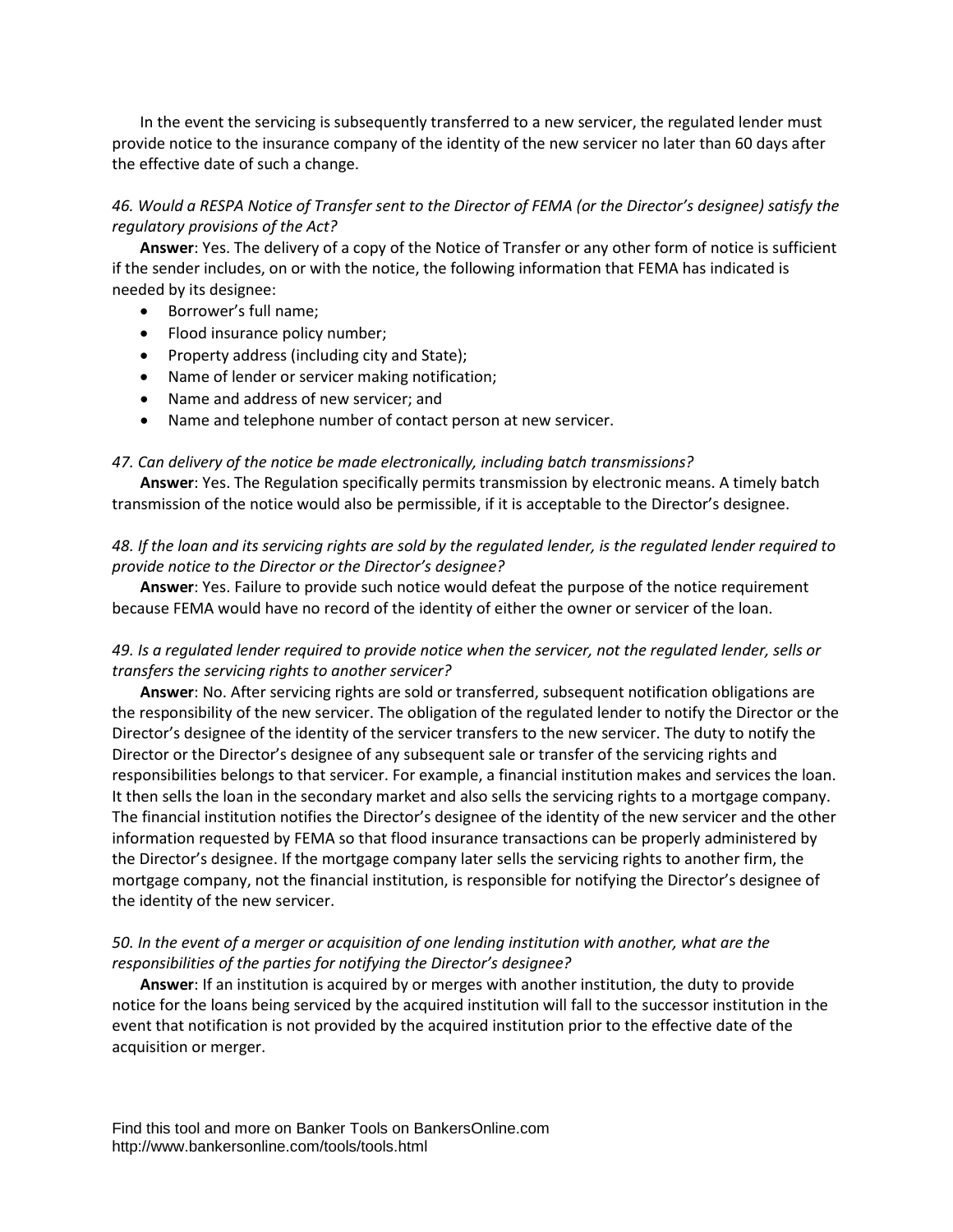## <span id="page-19-0"></span>**IX. Escrow Requirements**

51. Are multi-family buildings or mixed-use properties included in the definition of "residential improved real estate" under the Regulation for which escrows are required?

**Answer**: "Residential improved real estate" is defined under the Regulation as "real estate upon which a home or other residential building is located or to be located." A loan secured by residential improved real estate located or to be located in an SFHA in which flood insurance is available is a designated loan. Lenders are required to escrow flood insurance premiums and fees for mandatory flood insurance for such loans if the lender requires the escrow of taxes, hazard insurance premiums or any other charges for loans secured by residential improved real estate. A lender is not required to escrow flood insurance premiums and fees for a particular loan if it does not require escrowing of any other charges for that loan.

*Multi-family buildings*. For the purposes of the Act and the Regulation, the definition of residential improved real estate does not make a distinction between whether a building is single- or multi-family, or whether a building is owner- or renter-occupied. Single-family dwellings (including mobile homes), two-to-four family dwellings, and multi-family properties containing five or more residential units are covered under the Act's escrow provisions. If the building securing the loan meets the Regulation's definition of residential improved real estate and the lender requires the escrow of any other charges such as taxes or hazard insurance premiums, then the lender is required to also escrow premiums and fees for flood insurance.

*Mixed-use properties*. The lender should look to the primary use of a building to determine whether it meets the definition of "residential improved real estate." (See questions and answers 11 and 12 for guidance on residential and nonresidential buildings.) If the primary use of a mixed-use property is for residential purposes, the Regulation's escrow requirements apply.

#### *52. When must escrow accounts be established for flood insurance purposes?*

**Answer**: If a lender requires the escrow of taxes, insurance premiums, fees, or any other charges for a loan secured by residential improved real estate or a mobile home, the lender must also require the escrow of all flood insurance premiums and fees. When administering loans secured by one-to-four family dwellings, lenders should look to the definition of "Federally related mortgage loan" contained in the Real Estate Settlement Procedures Act (RESPA) to see whether a particular loan is subject to the escrow requirements in Section 10 of RESPA. (This includes individual units of condominiums. Individual units of cooperatives, although covered by Section 10 of RESPA, are not insurable under the NFIP and are not covered by the Regulation.) Loans on multi-family dwellings with five or more units are not covered by RESPA requirements. Pursuant to the Regulation, however, lenders must escrow premiums and fees for any required flood insurance if the lender requires escrows for other purposes, such as hazard insurance or taxes.

## *53. Do voluntary escrow accounts established at the request of the borrower trigger a requirement for the lender to escrow premiums for required flood insurance?*

**Answer**: No. If escrow accounts for other purposes are established at the voluntary request of the borrower, the lender is not required to establish escrow accounts for flood insurance premiums. Examiners should review the loan policies of the lender and the underlying legal obligation between the parties to the loan to determine whether the accounts are, in fact, voluntary. For example, when a lender's loan policies require borrowers to establish escrow accounts for other purposes and the contractual obligation permits the lender to establish escrow accounts for those other purposes, the lender will have the burden of demonstrating that an existing escrow was made pursuant to a voluntary request by the borrower.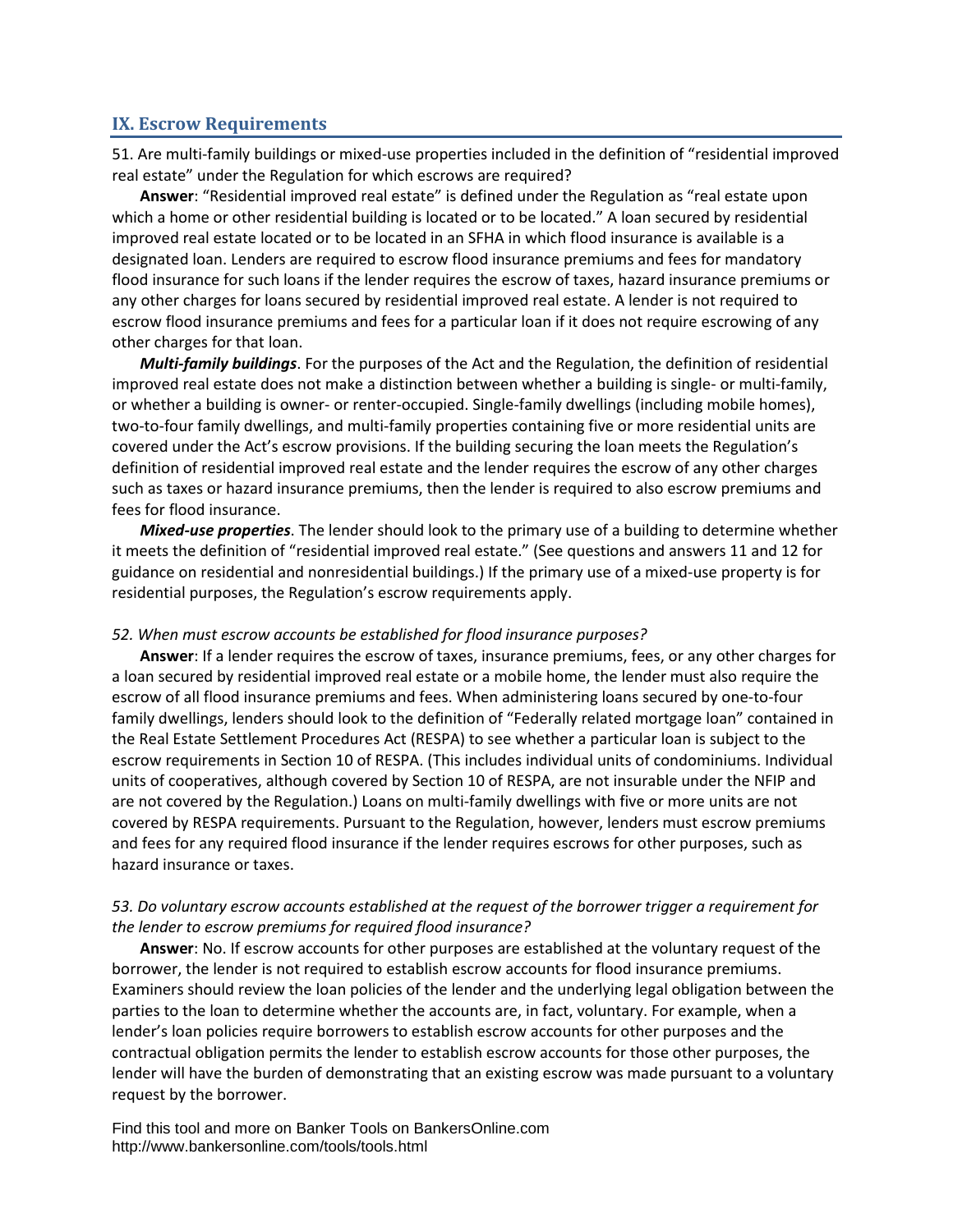*54. Will premiums paid for credit life insurance, disability insurance, or similar insurance programs be viewed as escrow accounts requiring the escrow of flood insurance premiums?* 

**Answer**: No. Premiums paid for these types of insurance policies will not trigger the escrow requirement for flood insurance premiums.

## *55. Will escrow-type accounts for commercial loans, secured by multi-family residential buildings, trigger the escrow requirement for flood insurance premiums?*

**Answer**: It depends. Escrow-type accounts established in connection with the underlying agreement between the buyer and seller, or that relate to the commercial venture itself, such as "interest reserve accounts," "compensating balance accounts," "marketing accounts," and similar accounts are not the type of accounts that constitute escrow accounts for the purpose of the Regulation. However, escrow accounts established for the protection of the property, such as escrows for hazard insurance premiums or local real estate taxes, are the types of escrow accounts that trigger therequirement to escrow flood insurance premiums.

#### *56. Which requirements for escrow accounts apply to properties adequately covered by RCBAPs?*

**Answer**: RCBAPs (Residential Condominium Building Association Policies) are policies purchased by the condominium association on behalf of itself and the individual unit owners in the condominium. A portion of the periodic dues paid to the association by the condominium owners applies to the premiums on the policy. When a lender makes, increases, renews, or extends a loan secured by a condominium unit that is adequately covered by an RCBAP and dues to the condominium association apply to the RCBAP premiums, an escrow account is not required. However, if the RCBAP coverage is inadequate and the unit is also covered by a dwelling form policy, premiums for the dwelling form policy would need to be escrowed if the lender requires escrow for other purposes, such as hazard insurance or taxes. Lenders should exercise due diligence with respect to continuing compliance with the insurance requirements on the part of the condominium association.

# <span id="page-20-0"></span>**X. Force Placement of Flood Insurance**

*57. What is the requirement for the force placement of flood insurance under the Act and Regulation?*  **Answer**: [Reserved]

[Note: The Agencies included a proposed revised answer to Question 57 in the October 17, 2011 *Federal Register* document.]

**Answer**: [Proposed revision] The Act and Regulation require a lender to force place flood insurance, if *all* of the following circumstances occur:

- The lender determines at any time during the life of the loan that the property securing the loan is located in an SFHA;
- Flood insurance under the Act is available for improved property securing the loan;
- The lender determines that flood insurance coverage is inadequate or does not exist; and
- After required notice, the borrower fails to purchase the appropriate amount of coverage within 45 days.

The Act and Regulation require the lender, or its servicer, to send notice to the borrower upon making a determination that the improved real estate collateral's insurance coverage has expired or is less than the amount required for that particular property, such as upon receipt of the notice of cancellation or expiration from the insurance provider. The Act and Regulation also require the lender,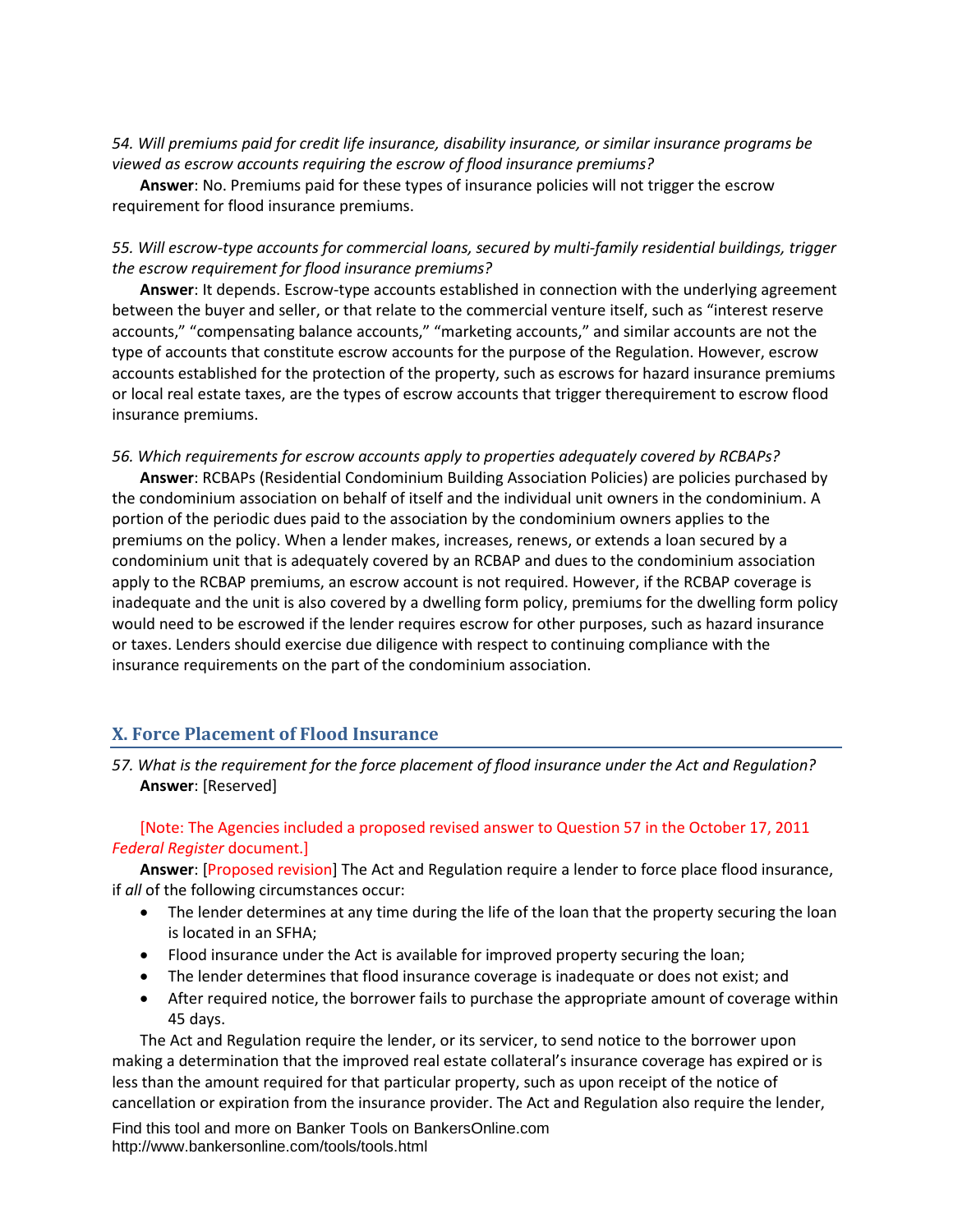or its servicer, to give notice and force-place such insurance, if necessary, when a lender learns that a property requires flood insurance coverage because it is in an SFHA as a result of a flood map change (which is occurring in many communities as a result of FEMA's map modernization program).

The notice to the borrower must clearly state that the borrower should obtain, at the borrower's expense, flood insurance in an amount at least equal to the amount required under the NFIP, for the remainder of the loan's term. The notice should also state that if the borrower does not obtain the insurance within 45 days, the lender will purchase the insurance on behalf of the borrower and may charge the borrower for the cost of premiums and fees to obtain the coverage, which are likely to be more expensive than if the borrower purchases it. The Agencies encourage institutions to explain their force-placement policies to borrowers (including, where applicable, that they charge for forceplacement coverage for the 45-day period and the timing of that charge). In situations where a borrower has not previously been required to have flood insurance (such as a map change), it is a best practice to also provide the Notice of Special Flood Hazards and Availability of Federal Disaster Assistance, which give borrowers important information about the implications of being in an SFHA.

If adequate insurance is not obtained by the borrower within the 45-day notice period, then the lender must purchase insurance on the borrower's behalf. Standard Fannie Mae/Freddie Mac documents permit the servicer or lender to add those charges to the principal amount of the loan.

FEMA developed the Mortgage Portfolio Protection Program (MPPP) to assist lenders in connection with force-placement procedures. FEMA published these procedures in the *Federal Register* on August 29, 1995 (60 FR 44881). Appendix A of FEMA's September 2007 *Mandatory Purchase of Flood Insurance Guidelines* sets out the MPPP Guidelines and Requirements, including force-placement procedures and examples of notification letters to be used in connection with the MPPP.

#### *58. Can a servicer force place on behalf of a lender?*

**Answer**: Yes. Assuming the statutory prerequisites for force placement are met, and subject to the servicing contract between the lender and the servicer, the Act clearly authorizes servicers to force place flood insurance on behalf of the lender, following the procedures set forth in the Regulation.

#### *59. When force placement occurs, what is the amount of insurance required to be placed?*

**Answer**: The amount of flood insurance coverage required is the same regardless of how the insurance is placed. (See Section II. Determining the appropriate amount of flood insurance required under the Act and Regulation and also Section VII. Flood Insurance Requirements for Home Equity Loans, Lines of Credit, Subordinate Liens, and Other Security Interests in Collateral Located in an SFHA.)

#### *60. When should a lender send the force placement notice to the borrower?* [Note: This question and answer are *proposed* in the October 17, 2011 *Federal Register document.*]

**Answer**: [Proposed] To ensure that adequate flood insurance coverage is maintained throughout the term of the loan, a lender or its servicer must notify a borrower whenever flood insurance on the collateral has expired or is less than the amount required for the property. The lender must send this notice upon making a determination that the flood insurance coverage is inadequate or has expired, such as upon receipt of the notice of cancellation or expiration from the insurance provider or as a result of an internal flood policy monitoring system. Notice is also required when a lender learns that a property requires flood insurance coverage because it is in an SFHA as a result of a flood map change (which is occurring in many communities as a result of FEMA's map modernization program). To avoid the expiration of insurance, the Agencies recommend that the lender also advise the borrower when flood insurance on the collateral is about to expire.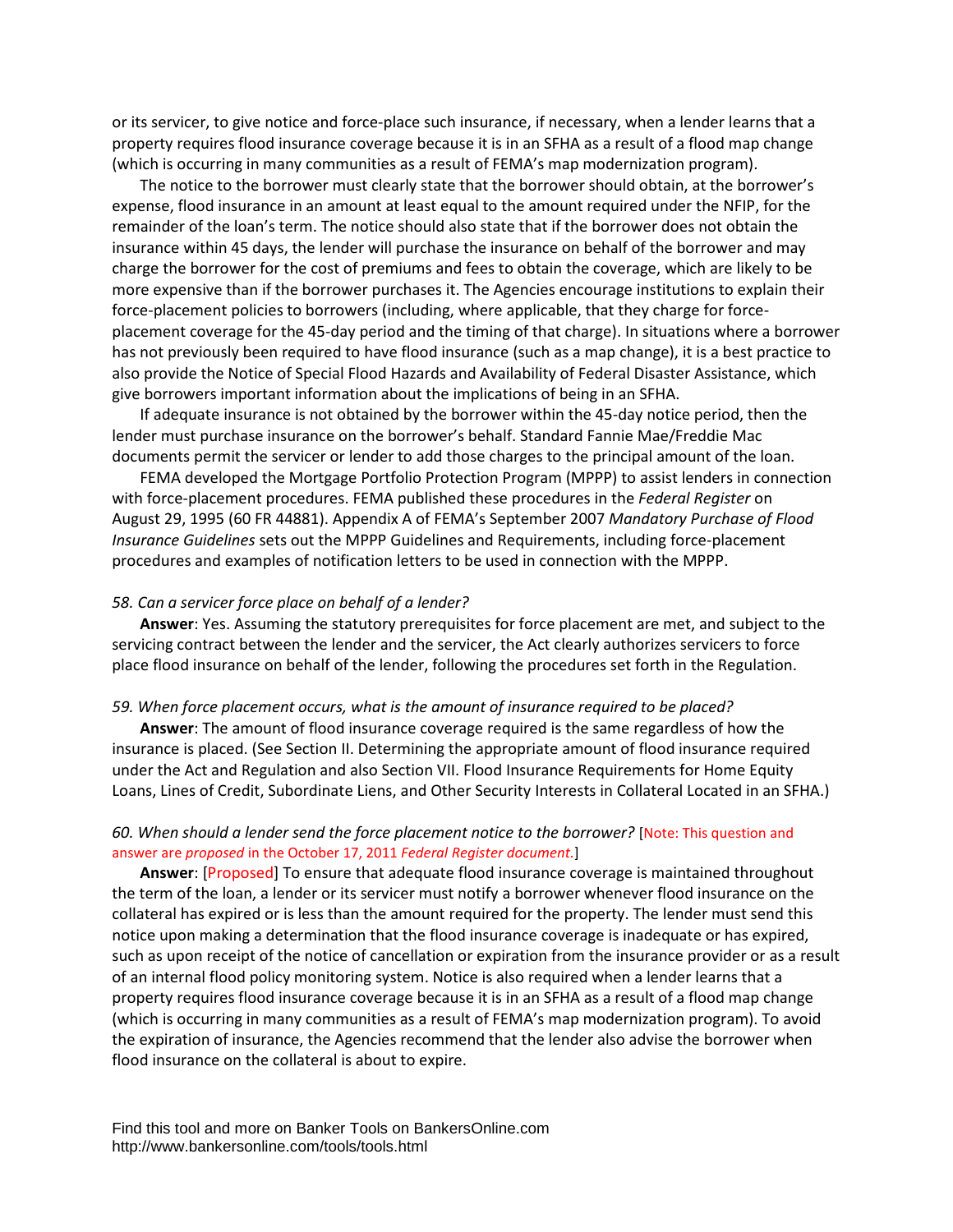*61. [As revised in October 17, 2011* Federal *Register document] When must the lender have flood insurance in place if the borrower has not obtained adequate insurance within the 45-day notice period?* 

**Answer**: [Added as final in October 17, 2011 *Federal Register* document] The Regulation provides that the lender or its servicer shall purchase insurance on the borrower's behalf if the borrower fails to obtain flood insurance within 45 days after notification. However, where there is a brief delay in force placing required insurance, the Agencies will expect the lender to provide a reasonable explanation for the delay, for example, where a lender uses batch processing to purchase force-placed flood insurance policies.

# *62. When may a lender or its servicer charge a borrower for the cost of insurance that covers collateral during the 45-day notice period?* [Note: This question and answer are *proposed* in the October 17, 2011 *Federal Register document.*]

**Answer**: [Proposed] A lender or its servicer may charge a borrower for insurance coverage for any part of the 45-day notice period in which no adequate borrower-purchased flood insurance coverage is in effect, if the borrower has given the lender or its servicer the express authority to charge the borrower for such coverage as a contractual condition of the loan being made. Any policy that is obtained by a lender or its servicer, the premium of which is charged to the borrower pursuant to a contractual right, should be equivalent in coverage and exclusions to an NFIP policy and cover the interests of both the borrower and the lender.

The Agencies encourage institutions to explain their force-placement policies to borrowers (including their policy on charging for force-placement coverage for the 45-day period and the timing of that charge) and encourage lenders and servicers to escrow flood insurance premiums. Following these recommendations could result in less force placement of flood insurance. Further, Regulation Z requires lenders to establish an escrow account for the payment of property taxes and mortgage-related insurance required by the lender, including flood insurance, for all "higher priced" first-lien mortgage loans. See 12 CFR 226.35(b)(3).<sup>[8](#page-22-1)</sup>

# <span id="page-22-0"></span>**XI. Private Insurance Policies**

*63. May a lender rely on a private insurance policy to meet its obligation to ensure that its designated loans are covered by an adequate amount of flood insurance?* 

**Answer**: It depends. A private insurance policy may be an adequate substitute for NFIP insurance if it meets the criteria set forth by FEMA in its *Mandatory Purchase of Flood Insurance Guidelines*. Similarly, a private insurance policy may be used to supplement NFIP insurance for designated loans where the property is underinsured if it meets the criteria set forth by FEMA in its *Mandatory Purchase of Flood Insurance Guidelines*. FEMA states that, to the extent that a private policy differs from the NFIP Standard Flood Insurance Policy, the differences should be carefully examined before the policy is accepted as sufficient protection under the law. FEMA also states that the suitability of private policies need only be considered when the mandatory purchase requirement applies.

*64. When may a lender rely on a private insurance policy that does not meet the criteria set forth by FEMA?* 

<span id="page-22-1"></span> <sup>8</sup> Institutions should note that upcoming rules to implement section 1461 of the Dodd-Frank Wall Street Reform and Consumer Protection Act (Pub. L. 111–203) (Dodd-Frank Act), may affect the portion of the answer referencing mandatory escrow requirements for flood insurance.

Find this tool and more on Banker Tools on BankersOnline.com http://www.bankersonline.com/tools/tools.html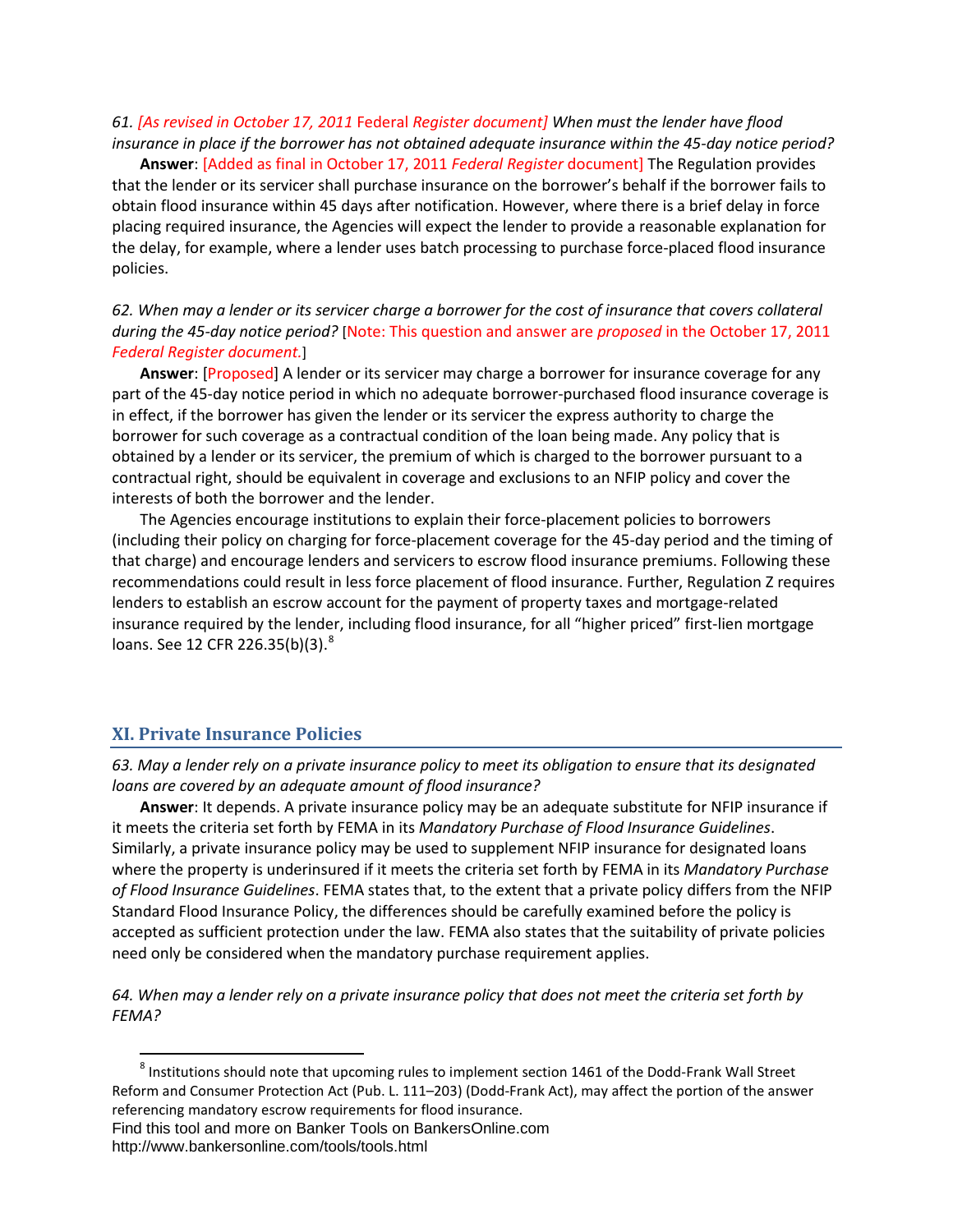**Answer**: A lender may rely on a private insurance policy that does not meet the criteria set forth by FEMA only in limited circumstances. For example, when a flood insurance policy has expired and the borrower has failed to renew coverage, private insurance policies that do not meet the criteria set forth by FEMA, such as private insurance policies providing portfolio-wide blanket coverage, may be useful protection for the lender for a gap in coverage in the period of time before a force placed policy takes effect. However, the lender must still force place adequate coverage in a timely manner, as required, and may not rely on a private insurance policy that does not meet the criteria set forth by FEMA on an ongoing basis.

## <span id="page-23-0"></span>**XII. Required Use of Standard Flood Hazard Determination Form (SFHDF)**

#### *65. Does the SFHDF replace the borrower notification form?*

**Answer**: No. The SFHDF is used by the lender to determine whether the building or mobile home offered as collateral security for a loan is or will be located in an SFHA in which flood insurance is available under the Act. The notification form, on the other hand, is used to notify the borrower(s) that the building or mobile home is or will be located in an SFHA and to inform them about flood insurance requirements and the availability of Federal disaster relief assistance.

#### *66. May a lender provide the SFHDF to the borrower?*

**Answer**: Yes. While not a statutory requirement, a lender may provide a copy of the flood determination to the borrower so the borrower can provide it to the insurance agent in order to minimize flood zone discrepancies between the lender's determination and the borrower's policy. A lender would also need to make the determination available to the borrower in case of a special flood hazard determination review, which must be requested jointly by the lender and the borrower. In the event a lender provides the SFHDF to the borrower, the signature of the borrower is not required to acknowledge receipt of the form.

#### *67. May the SFHDF be used in electronic format?*

**Answer**: Yes. In the final rule adopting the SFHDF, FEMA stated: "If an electronic format is used, the format and exact layout of the Standard Flood Hazard Determination Form is not required, but the fields and elements listed on the form are required. Any electronic format used by lenders must contain all mandatory fields indicated on the form." It should be noted, however, that the lender must be able to reproduce the form upon receiving a document request by its Federal supervisory agency.

#### *68. May a lender rely on a previous determination for a refinancing or assumption of a loan or multiple loans to the same borrower secured by the same property?*

**Answer**: It depends. Section 528 of the Act, 42 U.S.C. 4104b(e), permits a lender to rely on a previous flood determination using the SFHDF when it is increasing, extending, renewing, or purchasing a loan secured by a building or a mobile home. Under the Act, the "making" of a loan is not listed as a permissible event that permits a lender to rely on a previous determination. When the loan involves a refinancing or assumption by the same lender who obtained the original flood determination on the same property, the lender may rely on the previous determination only if the original determination was made not more than seven years before the date of the transaction, the basis for the determination was set forth on the SFHDF, and there were no map revisions or updates affecting the security property since the original determination was made. A loan refinancing or assumption made by a lender different from the one who obtained the original determination constitutes a new loan, thereby requiring a new determination. Further, if the same lender makes multiple loans to the same borrower secured by the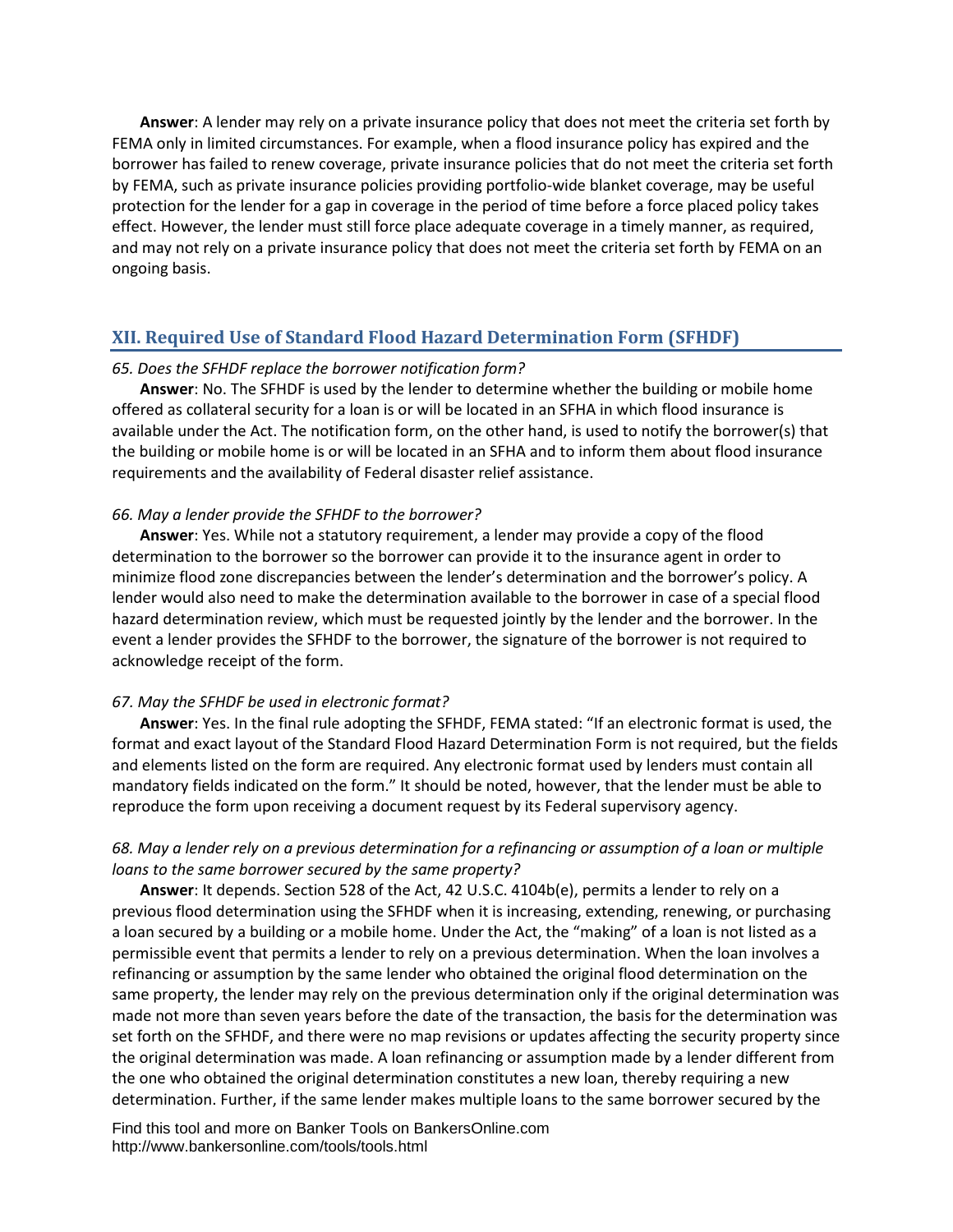same improved real estate, the lender may rely on its previous determination if the original determination was made not more than seven years before the date of the transaction, the basis for the determination was set forth on the SFHDF, and there were no map revisions or updates affecting the security property since the original determination was made.

# <span id="page-24-0"></span>**XIII. Flood Determination Fees**

*69. When can lenders or servicers charge the borrower a fee for making a determination?* 

**Answer**: There are four instances under the Act and Regulation when the borrower can be charged a specific fee for a flood determination:

- When the determination is made in connection with the making, increasing, extending, or renewing of a loan that is initiated by the borrower;
- When the determination is prompted by a revision or updating by FEMA of floodplain areas or flood-risk zones;
- When the determination is prompted by FEMA's publication of notices or compendia that affect the area in which the security property is located; or
- When the determination results in force placement of insurance.

Loan or other contractual documents between the parties may also permit the imposition of fees.

# *70. May charges made for life-of-loan reviews by flood determination firms be passed along to the borrower?*

**Answer**: Yes. In addition to the initial determination at the time a loan is made, increased, renewed, or extended, many flood determination firms provide a service to the lender to review and report changes in the flood status of a dwelling for the entire term of the loan. The fee charged for the service at loan closing is a composite one for conducting both the original and subsequent reviews. Charging a fee for the original determination is clearly within the permissible purpose envisioned by the Act. The Agencies agree that a determination fee may include, among other things, reasonable fees for a lender, servicer, or third party to monitor the flood hazard status of property securing a loan in order to make determinations on an ongoing basis.

However, the life-of-loan fee is based on the authority to charge a determination fee and, therefore, the monitoring fee may be charged only if the events specified in the answer to Question 69 occur. Further, a lender may not charge a composite determination and life-of-loan fee if the loan does not close, because the life-of-loan fee would be an unearned fee in violation of the Real Estate Settlement Procedures Act.

# <span id="page-24-1"></span>**XIV. Flood Zone Discrepancies**

*71. What should a lender do when there is a discrepancy between the flood hazard zone designation on the flood determination form and the flood insurance policy?* 

[**Answer**:] A lender should only be concerned about a discrepancy on the Standard Flood Hazard Determination Form (the SFHDF) and the one on the flood insurance policy if the discrepancy is between a high-risk zone (A or V) and a low- or moderate-risk zone (B, C, D, or X). In other words, a lender need not be concerned about subcategory differences between flood zones on these two documents. Once in possession of a copy of the flood insurance policy, a lender should systematically compare the flood zone designation on the policy with the zone shown on the SFHDF. If the flood insurance policy shows a lower risk zone than the SFHDF, then lender should investigate. As noted in FEMA's *Mandatory Purchase*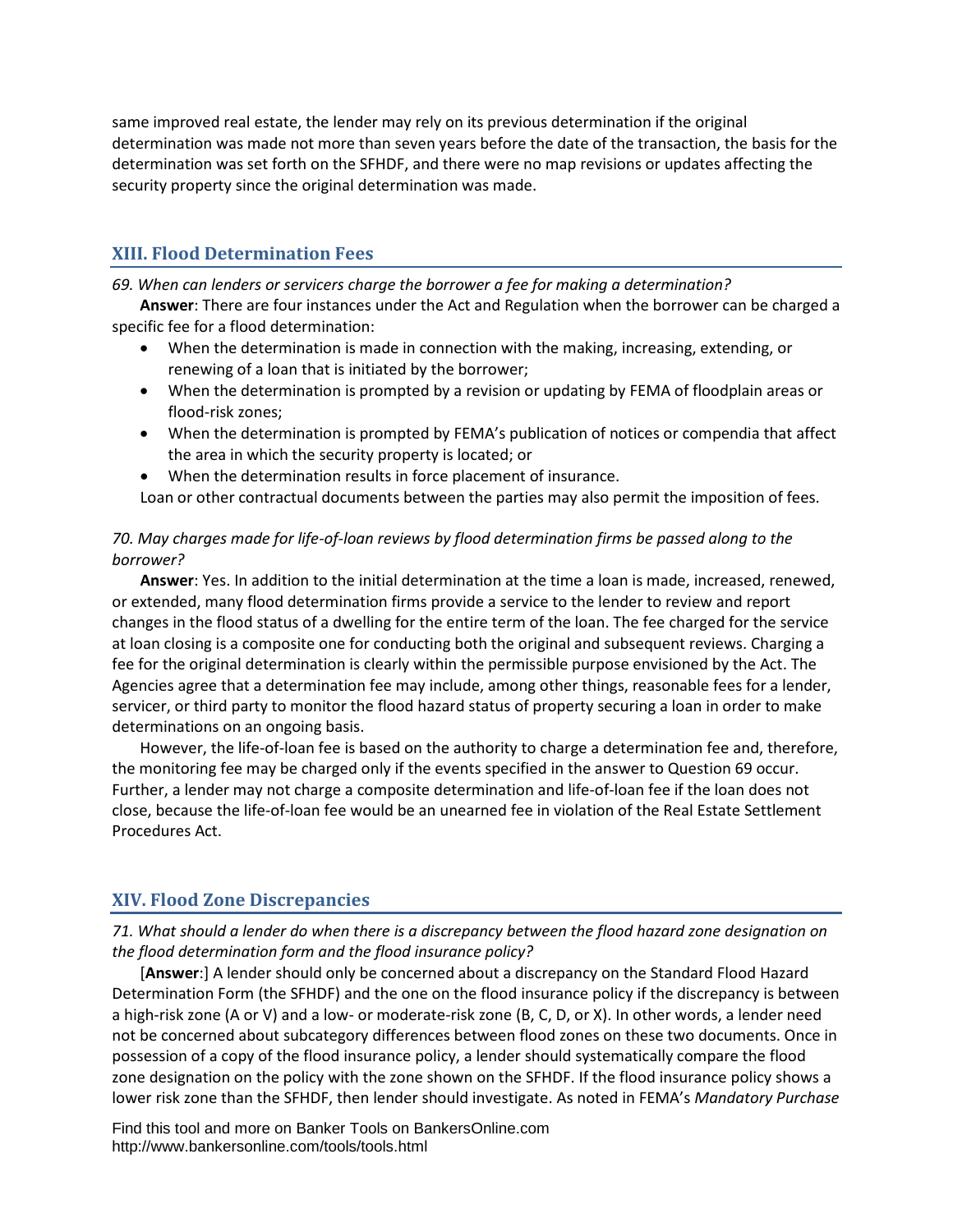*of Flood Insurance Guidelines*, Federal law sets the ultimate responsibility to place flood insurance on the lender, with limited reliance permitted on third parties to the extent that the information that those third parties provide is guaranteed.

A lender should first determine whether the difference results from the application of the NFIP's "Grandfather Rule." This rule provides for the continued use of a rating on an insured property when the initial flood insurance policy was issued prior to changes in the hazard rating for the particular flood zone where the property is located. The Grandfather Rule allows policyholders who have maintained continuous coverage and/or who have built in compliance with the Flood Insurance Rate Map to continue to benefit from the prior, more favorable rating for particular pieces of improved property. A discrepancy resulting from application of the NFIP's Grandfather Rule is reasonable and acceptable, but the lender should substantiate these findings.

A lender should also determine whether a difference in flood zone designations is the result of a mistake. To do so, a lender should facilitate communication between itself or the third-party service provider that performed the flood hazard determination for the lender. If it appears that the discrepancy is the result of a mistake, a lender should recheck its determination. If there still appears to be a discrepancy after this step has been taken, a lender and borrower may jointly request that FEMA review the determination to confirm or review the accuracy of the original determination performed by a lender or on the lender's behalf. However, FEMA will only conduct this review if the request is submitted within 45 days of the date the lender notified the borrower that a building or manufactured home is in an SFHA and flood insurance is required.

If, despite these efforts, the discrepancy is not resolved, or in the course of attempting to resolve a discrepancy, a borrower or an insurance company or its agent is uncooperative in assisting a lender in this attempt, the lender should notify the insurance agent about the insurer's duty pursuant to FEMA's letter of April 16, 2008 (W–08021), to write a flood insurance policy that covers the most hazardous flood zone. When providing this notification, the lender should include its zone information and it should also notify the insurance company itself. The lender should substantiate these communications in its loan file.

*72. Can a lender be found in violation of the requirements of the Regulation if, despite the lender's diligence in making the flood hazard determination, notifying the borrower of the risk of flood and the need to obtain flood insurance, and requiring mandatory flood insurance, there is a discrepancy between the flood hazard zone designation on the flood determination form and the flood insurance policy?* 

**Answer**: As noted in question and answer 71 above, lenders should have a process in place to identify and resolve flood zone discrepancies. A lender is in the best position to coordinate between the various parties involved in a mortgage loan transaction to resolve any flood zone discrepancy. If a lender is able to substantiate in its loan file a bona fide effort to resolve a discrepancy, either by finding a legitimate reason for such discrepancy or by attempting to resolve the discrepancy, for example, by contacting FEMA to review the determination, no violation will be cited. If a pattern or practice of unresolved discrepancies is found in a lender's loan portfolio due to a lack of effort on the lender's part to resolve such discrepancies, the Agencies may cite the lender for a violation of the mandatory purchase requirements.

## <span id="page-25-0"></span>**XV. Notice of Special Flood Hazards and Availability of Federal Disaster Relief**

#### *73. Does the notice have to be provided to each borrower for a real estate related loan?*

**Answer**: No. In a transaction involving multiple borrowers, the lender need only provide the notice to any one of the borrowers in the transaction. Lenders may provide multiple notices if they choose. The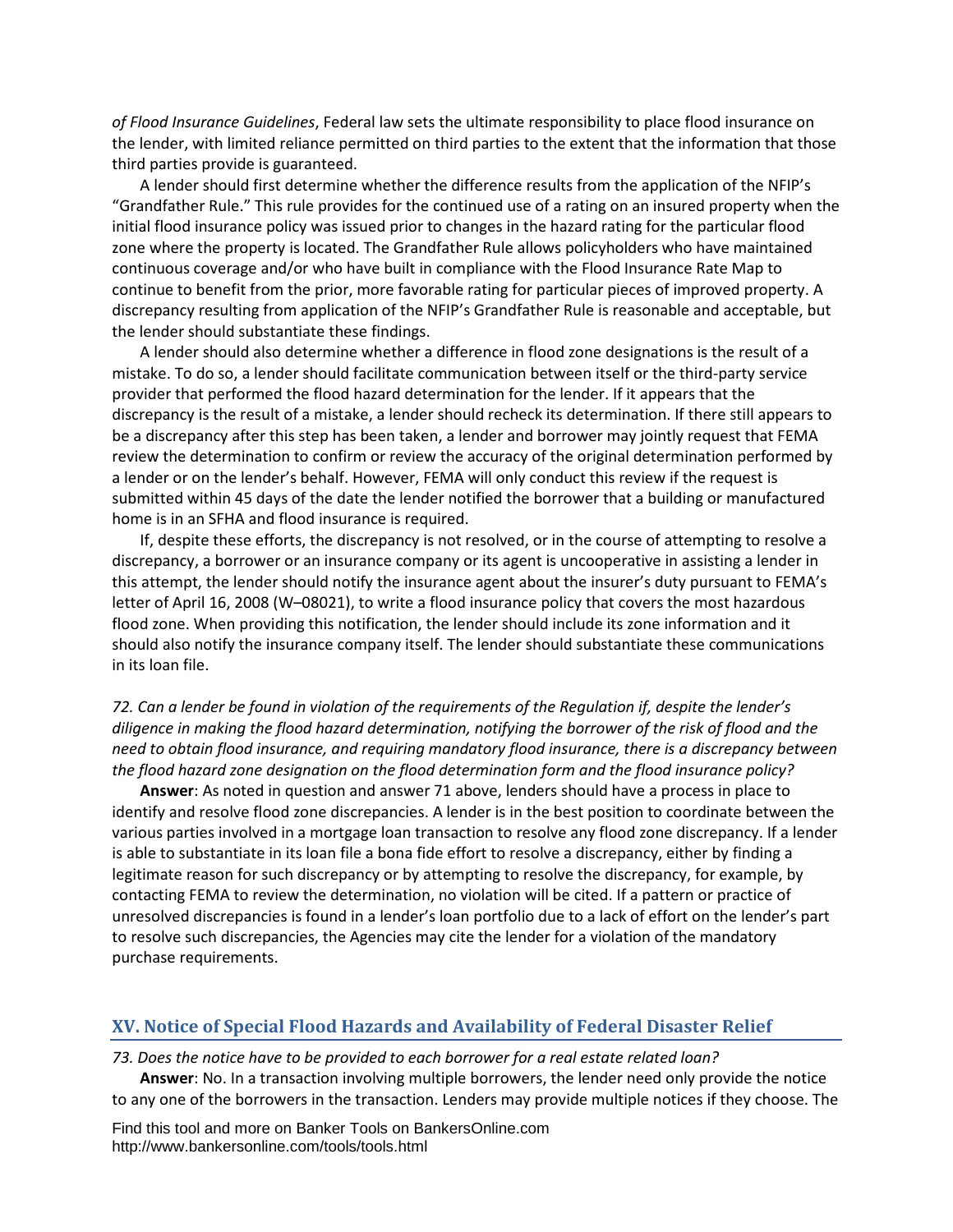lender and borrower(s) typically designate the borrower to whom the notice will be provided. The notice must be provided to a borrower when the lender determines that the property securing the loan is or will be located in an SFHA.

# *74. Lenders making loans on mobile homes may not always know where the home is to be located until just prior to, or sometimes after, the time of loan closing. How is the notice requirement applied in these situations?*

**Answer**: When it is not reasonably feasible to give notice before the completion of the transaction, the notice requirement can be met by lenders in mobile home loan transactions if notice is provided to the borrower as soon as practicable after determination that the mobile home will be located in an SFHA. Whenever time constraints can be anticipated, regulated lenders should use their best efforts to provide adequate notice of flood hazards to borrowers at the earliest possible time. In the case of loan transactions secured by mobile homes not located on a permanent foundation, the Agencies note that such "home only" transactions are excluded from the definition of mobile home and the notice requirements would not apply to these transactions.

However, as indicated in the preamble to the Regulation, the Agencies encourage a lender to advise the borrower that if the mobile home is later located on a permanent foundation in an SFHA, flood insurance will be required. If the lender, when notified of the location of the mobile home subsequent to the loan closing, determines that it has been placed on a permanent foundation and is located in an SFHA in which flood insurance is available under the Act, flood insurance coverage becomes mandatory and appropriate notice must be given to the borrower under those provisions. If the borrower fails to purchase flood insurance coverage within 45 days after notification, the lender must force place the insurance.

#### *75. When is the lender required to provide notice to the servicer of a loan that flood insurance is required?*

**Answer**: Because the servicer of a loan is often not identified prior to the closing of a loan, the Regulation requires that notice be provided no later than the time the lender transmits other loan data, such as information concerning hazard insurance and taxes, to the servicer.

#### *76. What will constitute appropriate form of notice to the servicer?*

**Answer**: Delivery to the servicer of a copy of the notice given to the borrower is appropriate notice. The Regulation also provides that the notice can be made either electronically or by a written copy.

#### *77. In the case of a servicer affiliated with the lender, is it necessary to provide the notice?*

**Answer**: Yes. The Act requires the lender to notify the servicer of special flood hazards and the Regulation reflects this requirement. Neither contains an exception for affiliates.

#### *78. How long does the lender have to maintain the record of receipt by the borrower of the notice?*

**Answer**: The record of receipt provided by the borrower must be maintained for the time that the lender owns the loan. Lenders may keep the record in the form that best suits the lender's business practices. Lenders may retain the record electronically, but they must be able to retrieve the record within a reasonable time pursuant to a document request from their Federal supervisory agency.

#### *79. Can a lender rely on a previous notice if it is less than seven years old, and it is the same property, same borrower, and same lender?*

**Answer**: No. The preamble to the Regulation states that subsequent transactions by the same lender with respect to the same property will be treated as a renewal and will require no new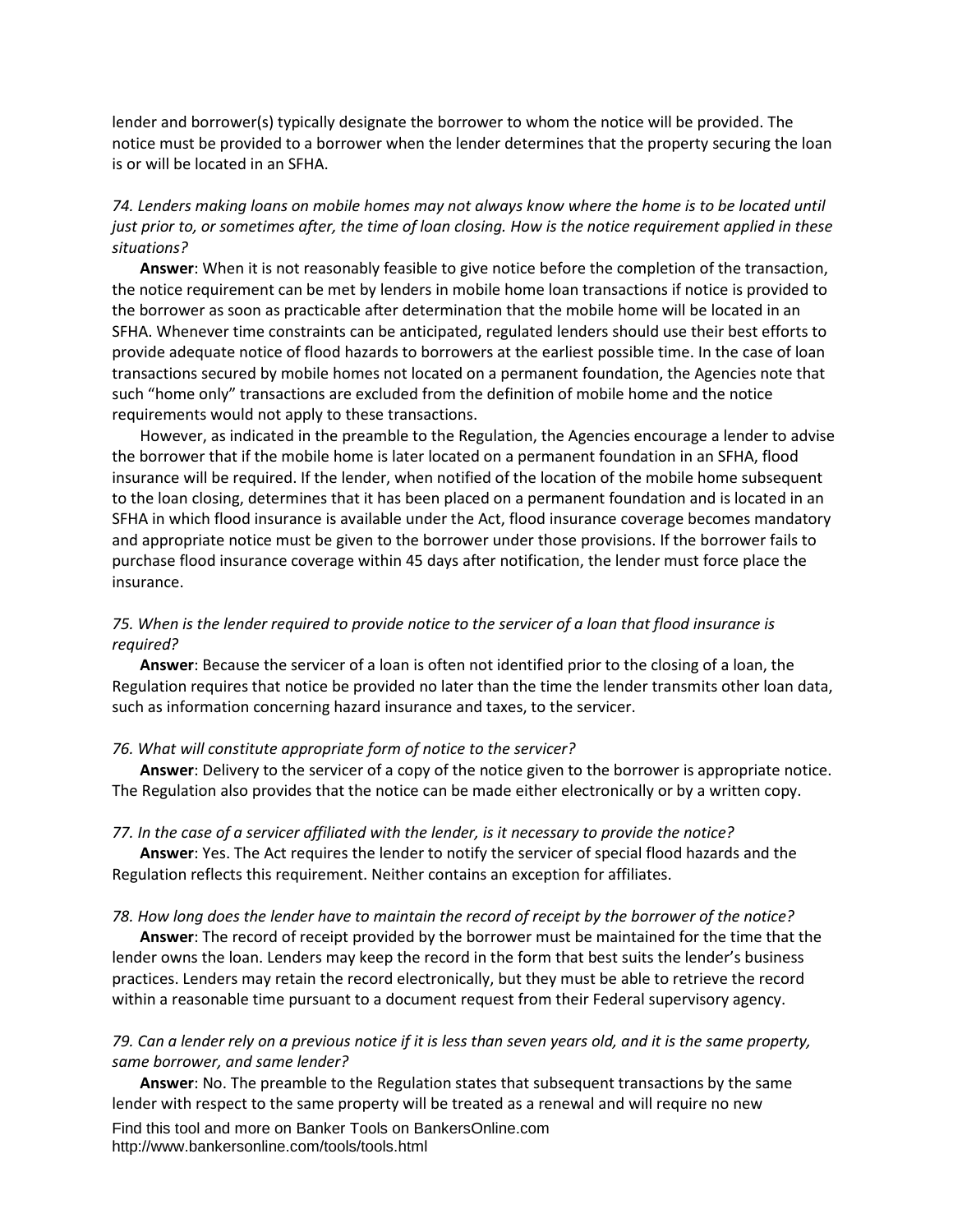determination. However, neither the Regulation nor the preamble addresses waiving the requirement to provide the notice to the borrower. Therefore, the lender must provide a new notice to the borrower, even if a new determination is not required.

#### *80. Is use of the sample form of notice mandatory?*

**Answer**: No. Although lenders are required to provide a notice to a borrower when it makes, increases, extends, or renews a loan secured by an improved structure located in an SFHA, use of the sample form of notice provided in Appendix A of the Regulation or in Appendix 4 of FEMA's *Mandatory Purchase of Flood Insurance Guidelines* is not mandatory. It should be noted that the sample form includes other information in addition to what is required by the Act and the Regulation. Lenders may personalize, change the format of, and add information to the sample form of notice, if they choose. However, a lender-revised notice must provide the borrower with at least the minimum information required by the Act and Regulation. Therefore, lenders should consult the Act and Regulation to determine the information needed.

# <span id="page-27-0"></span>**XVI. Mandatory Civil Money Penalties**

- *81. Which violations of the Act can result in a mandatory civil money penalty?*  **Answer**: A pattern or practice of violations of any of the following requirements of the Act and their implementing Regulation triggers a mandatory civil money penalty:
	- Purchase of flood insurance where available (42 U.S.C. 4012a(b));
	- Escrow of flood insurance premiums (42 U.S.C. 4012a(d));
	- Force placement of flood insurance (42 U.S.C. 4012a(e));
	- Notice of special flood hazards and the availability of Federal disaster relief assistance (42 U.S.C. 4104a(a)); and
	- Notice of servicer and any change of servicer (42 U.S.C. 4101a(b)).

The Act states that any regulated lending institution found to have a pattern or practice of certain violations "shall be assessed a civil penalty" by its Federal supervisor in an amount not to exceed \$350 per violation, with a ceiling per institution of \$100,000 during any calendar year (42 U.S.C. 4012a(f)(5)). Each Agency adjusts these limits pursuant to the Federal Civil Penalties Inflation Adjustment Act of 1990, as amended by the Debt Collection Improvement Act of 1[9](#page-27-1)96, 28 U.S.C. 2461 note.<sup>9</sup> Lenders pay the penalties into the National Flood Mitigation Fund held by the Department of the Treasury for the benefit of FEMA.

82. What constitutes a "pattern or practice" of violations for which civil money penalties must be imposed under the Act?

**Answer**: The Act does not define "pattern or practice." The Agencies make a determination of whether a pattern or practice exists by weighing the individual facts and circumstances of each case. In making the determination, the Agencies look both to guidance and experience with determinations of pattern or practice under other regulations (such as Regulation B (Equal Credit Opportunity) and Regulation Z (Truth in Lending)), as well as Agencies' precedents in assessing civil money penalties for flood insurance violations.

<span id="page-27-1"></span> $9$  Please refer to 12 CFR 19.240(a) (OCC); 12 CFR 263.65(b)(10) (Board); 12 CFR 308.132(c)(xvi) (FDIC); 12 CFR 509.103(c) (OTS); 12 CFR 622.61(b) (FCA); and 12 CFR 747.1001(a) (NCUA) for the Agencies' current civil penalty limits.

Find this tool and more on Banker Tools on BankersOnline.com http://www.bankersonline.com/tools/tools.html